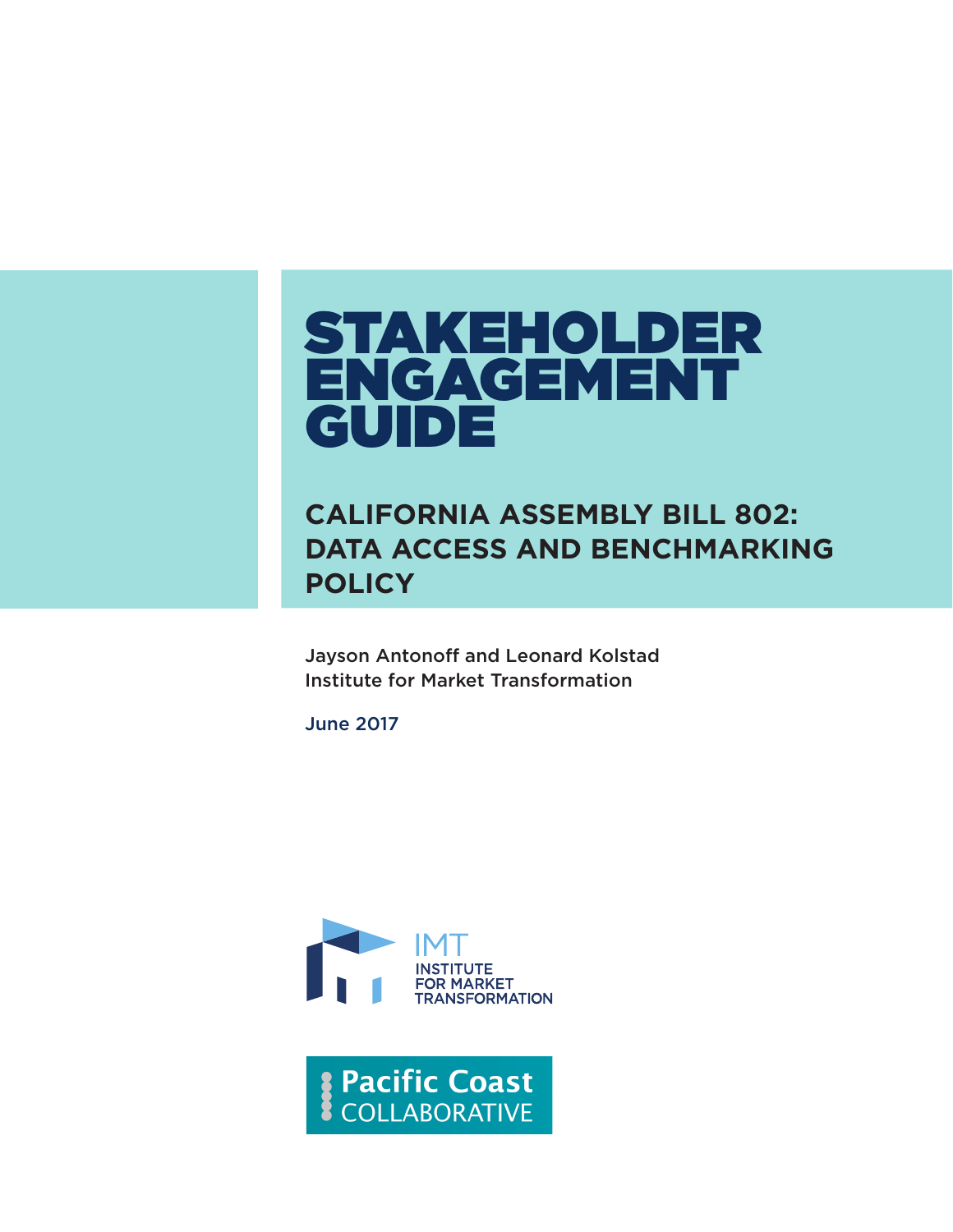#### THIS PAGE INTENTIONALLY LEFT BLANK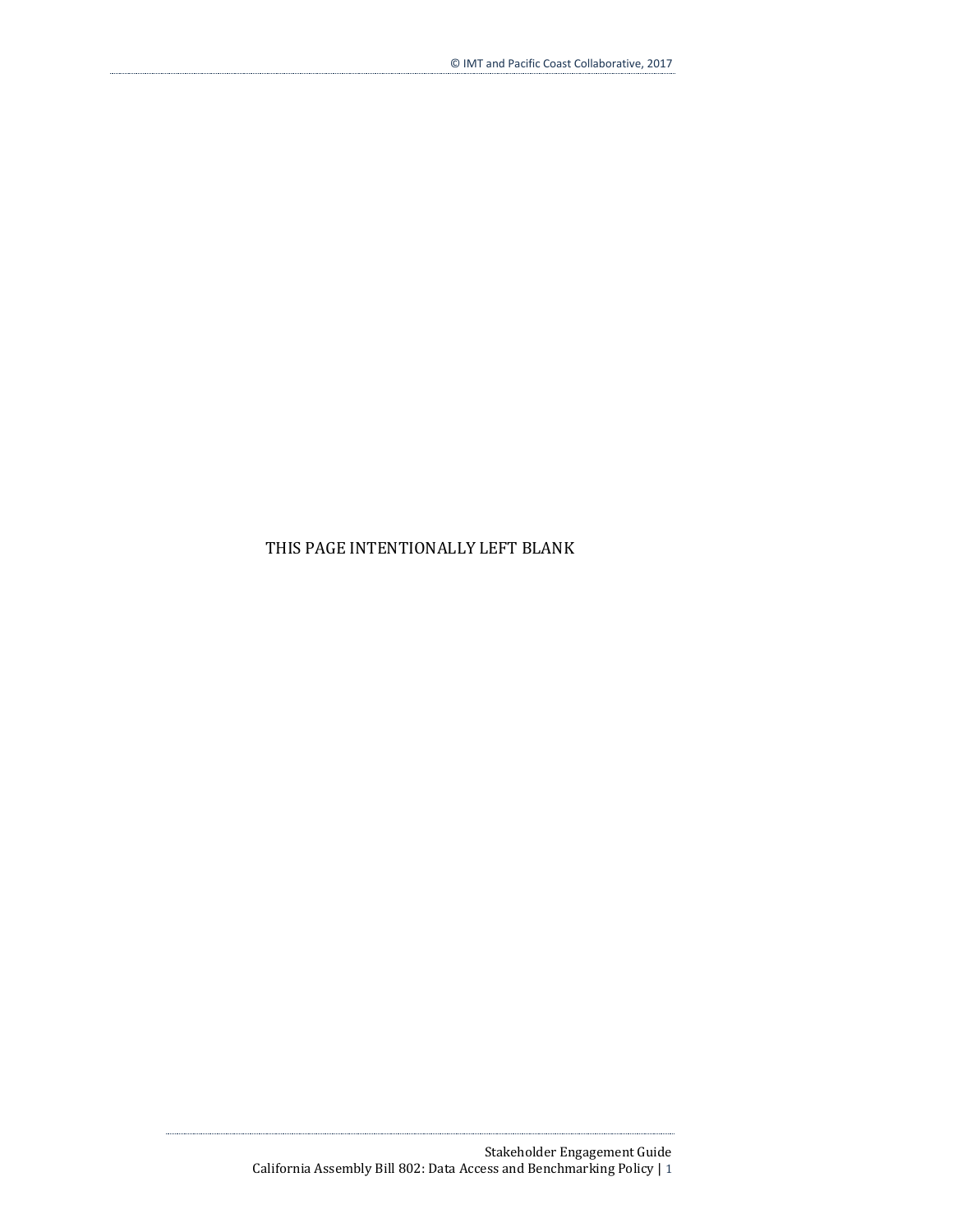# **Table of Contents**

| Post-Rulemaking, Pre-Reporting Stakeholder Engagement  28 |
|-----------------------------------------------------------|
|                                                           |
|                                                           |
|                                                           |
| Early-Bird Reporting Recognition Program  31              |
| Post-Rulemaking, Post-Reporting Stakeholder Engagement 32 |
|                                                           |
|                                                           |
|                                                           |
|                                                           |
|                                                           |
|                                                           |
|                                                           |
| About the Institute for Market Transformation (IMT) 35    |
|                                                           |
|                                                           |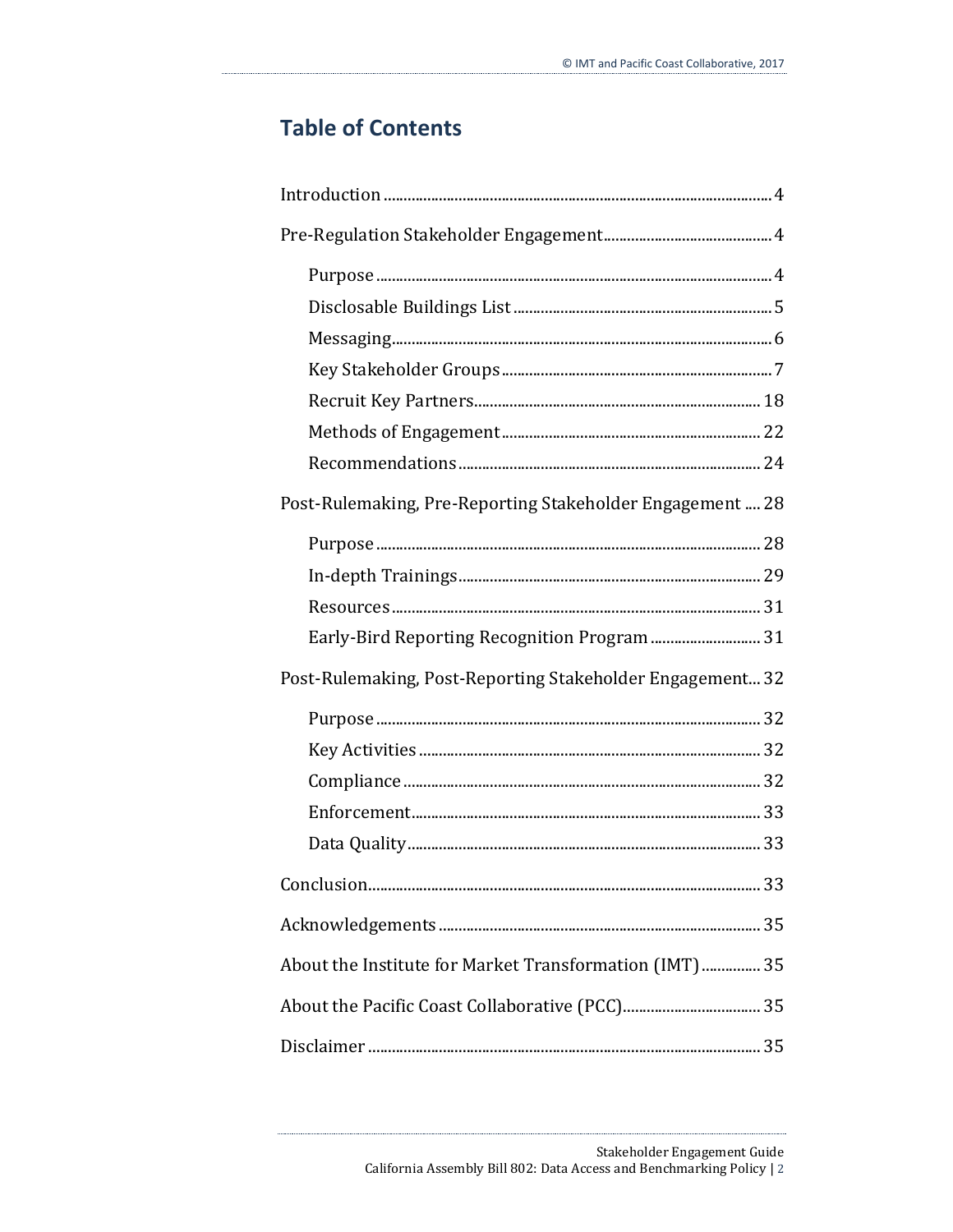#### THIS PAGE INTENTIONALLY LEFT BLANK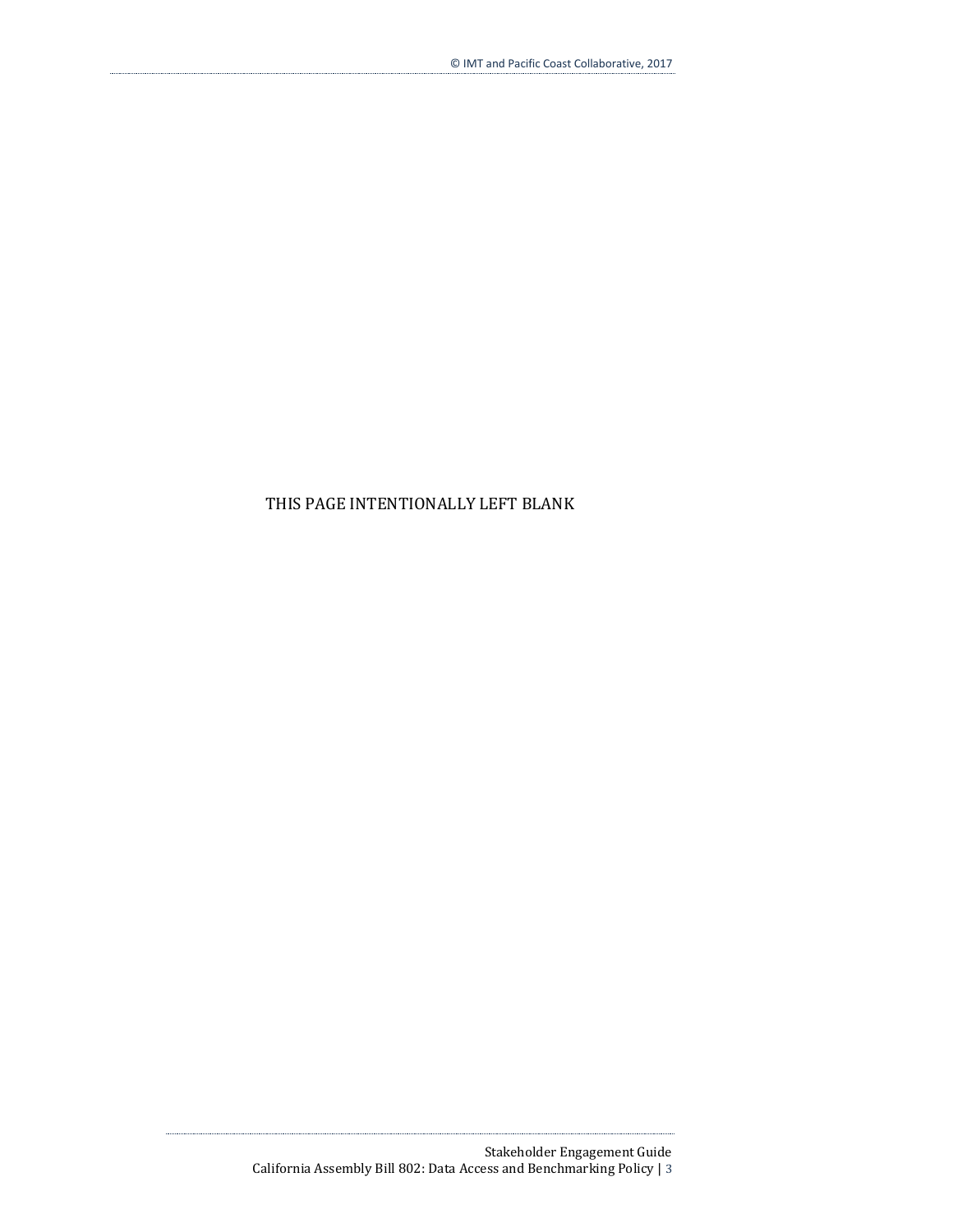# <span id="page-4-0"></span>**Introduction**

A rulemaking process is underway at the California Energy Commission (CEC) to create regulations implementing the benchmarking and mandatory disclosure provisions of California's Assembly Bill 802 (Williams, chapter 590, Statutes of 2015). The proposed regulations would require the owners of large commercial buildings to report building energy performance information to the CEC beginning in June 2018 and annually thereafter, and the owners of large residential buildings to report beginning in June 2019 and annually thereafter.

Prior to and for several years following the regulations going into effect, it is critical that affected stakeholders are informed about the goals of the law, and how to comply with the requirements. Engaging stakeholders early will help improve their understanding of the law and reduce confusion and concerns as compliance deadlines approach, resulting in greater acceptance of benchmarking. The regulations will affect a variety of stakeholder groups, including but not limited to building owners and managers, energy service providers, utilities, and tenants. Each group has an important and distinct role to play in the energy benchmarking process, and is therefore deserving of some level of attention in the outreach campaign.

This document serves to guide the CEC through the process of stakeholder engagement with a focus on what the Energy Commission should do throughout 2017, prior to the point when the regulations are finalized and approved, to prepare the relevant parties for compliance with the law. Since stakeholder engagement is an ongoing process that should continue well beyond that point, this plan also includes a brief description of some of the higher-level activities that the CEC should plan for after the regulations are finalized, as well as after the initial benchmarking reporting cycle. While the CEC may have some internal capacity to actively lead stakeholder engagement, this plan provides recommendations on key partners and contractors who can provide assistance in augmenting the efforts of CEC staff.

# <span id="page-4-1"></span>**Pre-Regulation Stakeholder Engagement**

## <span id="page-4-2"></span>**Purpose**

Adoption of the final regulations will occur at an Energy Commission business meeting, likely in the fourth quarter of 2017, followed by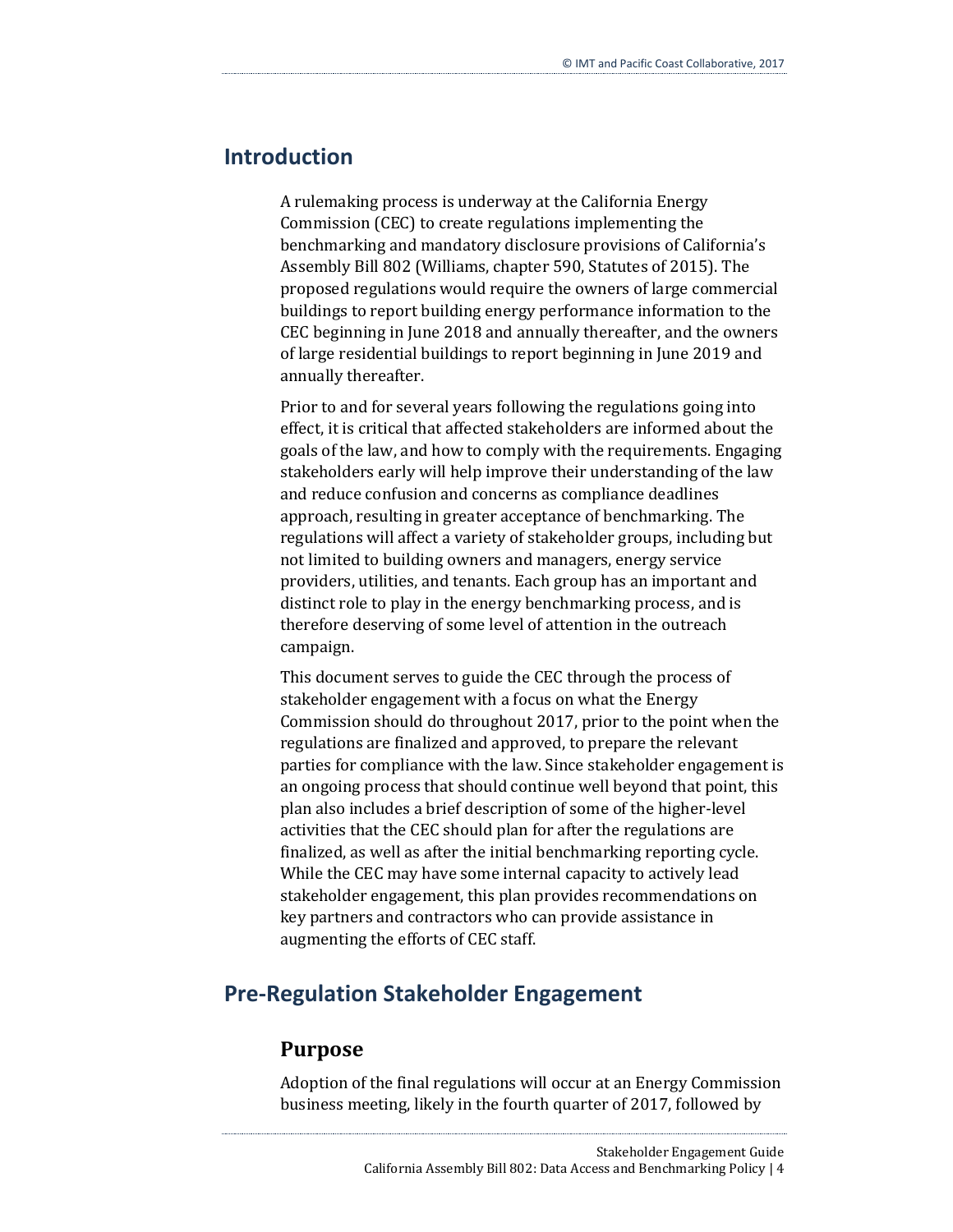approval from the Office of Administrative Law. The regulations would take effect in late 2017 or early 2018. Detailed stakeholder trainings cannot be delivered until the regulations have been adopted, as important details may change. Until then, the CEC and its partners should take full advantage of this "pre-regulation" window to raise awareness about the purpose of the law and the resources that will be made available to assist stakeholders. This is also the time for the CEC to develop relationships with stakeholders, so that when the regulations are approved trainings and a more targeted outreach campaign can quickly ramp up. The following sections describe the key stakeholder groups to inform about the law during this pre-regulation period (starting in the third quarter of 2017), appropriate messaging tailored to the specific stakeholder groups, potential partners to assist CEC with stakeholder engagement, and effective mechanisms for communicating the law's requirements.

# <span id="page-5-0"></span>**Disclosable Buildings List**

Before stakeholders can be engaged, the CEC must identify the companies and individuals who need to know about the upcoming requirements. As the regulations will apply to most commercial and residential buildings with over 50,000 square feet in gross floor area, we recommend that the CEC develop a comprehensive covered buildings database for this subset of buildings. This database will enable the CEC and partners to identify the companies and individuals to engage, as well as the primary locations within the state to focus stakeholder outreach. While in-depth recommendations for creating a covered buildings database are beyond the scope of this plan, the CEC can use the following steps to guide its process.

- 1. Identify any internal data the CEC maintains describing California's building stock, with a specific focus on information related to building size, type, location, and building contact information.
- 2. Engage relevant state and local government agencies to determine what building stock information they possess and are willing and able to share. At the state level, the California Department of Consumer Affairs Bureau of Real Estate (CalBRE) and the California Department of General Services (DGS) may be valuable allies. Since larger cities contain greater numbers of covered buildings, outreach to local jurisdictions should generally be prioritized based on city size. Although naming conventions will vary, city and county departments that provide real estate services should be engaged. This includes local tax collection agencies, which are likely to have pertinent building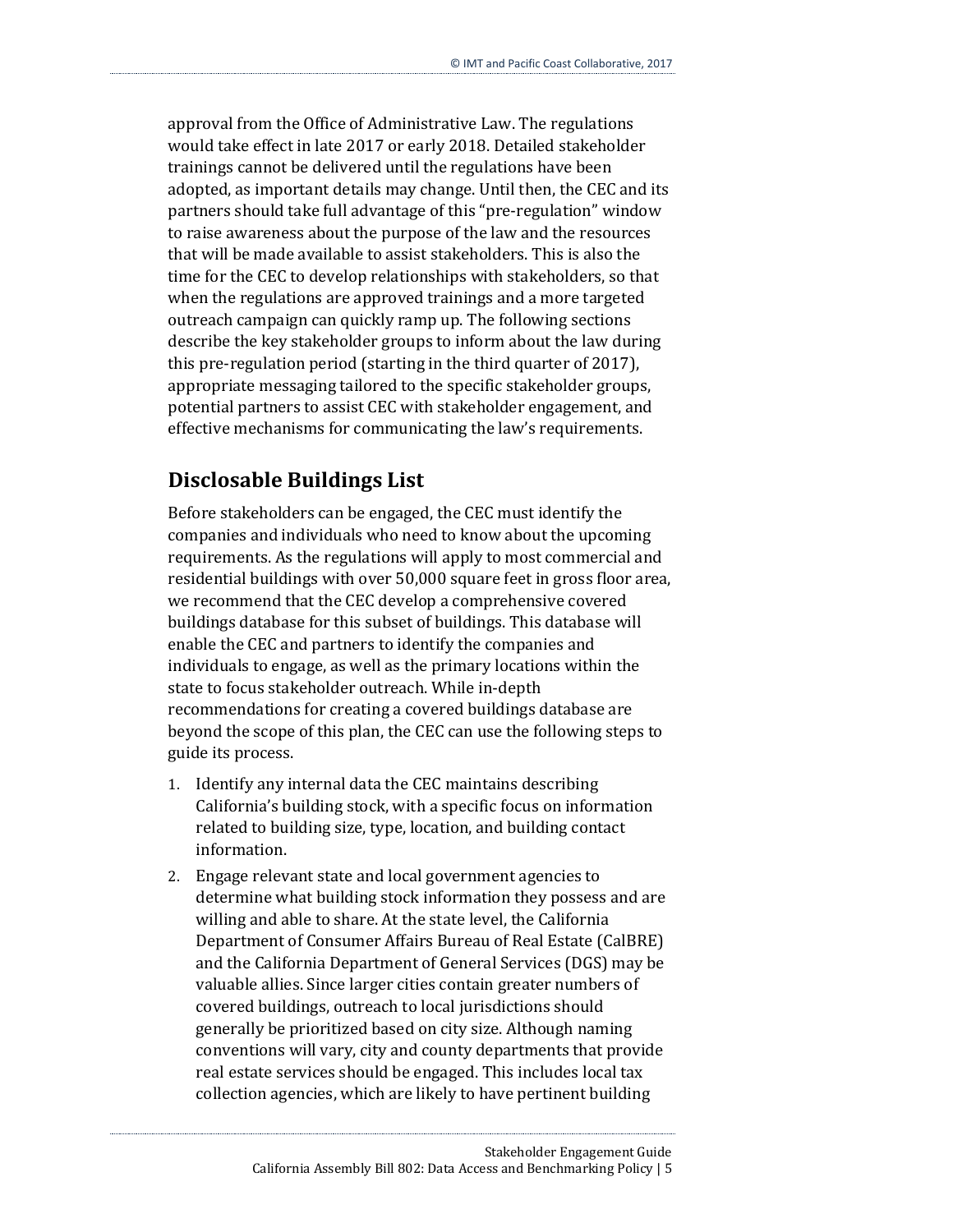stock information, as well as building departments and energy and environmental services departments.

- 3. Berkeley, San Francisco, and Los Angeles already have benchmarking laws in place, so we recommend that the CEC work with these cities to ensure that buildings benchmarked to meet local requirements are recognized as compliant with AB 802 regulations, and that processes are in place to allow data to be easily shared between the cities and the state.
- 4. Property databases created by CoStar and others are also helpful in developing a covered buildings list. CoStar databases provide information on the "gross building area" of individual buildings, which can be compared to the regulatory building size requirement. Once buildings have been filtered by size, the following CoStar fields contain useful information for stakeholder engagement:
	- Building Address
	- Owner Name and Phone Number
	- **Property Manager Name and Phone Number**
- 5. After the CEC has developed an initial listing of buildings, it should begin to reach out to any large non-profits or professional organizations in the state that may be willing to share their address lists, and cross reference these entries with the disclosable buildings list. For example, the California Housing Partnership Corporation may be able to share data on the state's affordable housing stock with the CEC.
- 6. Once the CEC has compiled sufficient building stock data, a geographic information system (GIS) based analysis can be performed to determine locations of large building clusters subject to the benchmarking requirements. This can help determine where in-person events should be prioritized as part of the engagement strategy.
- 7. The stakeholder engagement process is ultimately about reaching people, not buildings. Therefore, the initial disclosable buildings list will need to be iteratively refined over time, to capture contact information for each of the relevant parties associated with every disclosable building. This contact list may include the building owner, owner's agent, property manager, building engineer, sustainability manager, key tenants, or others.

# <span id="page-6-0"></span>**Messaging**

There are many important stakeholder groups that should be informed about the upcoming benchmarking requirements, and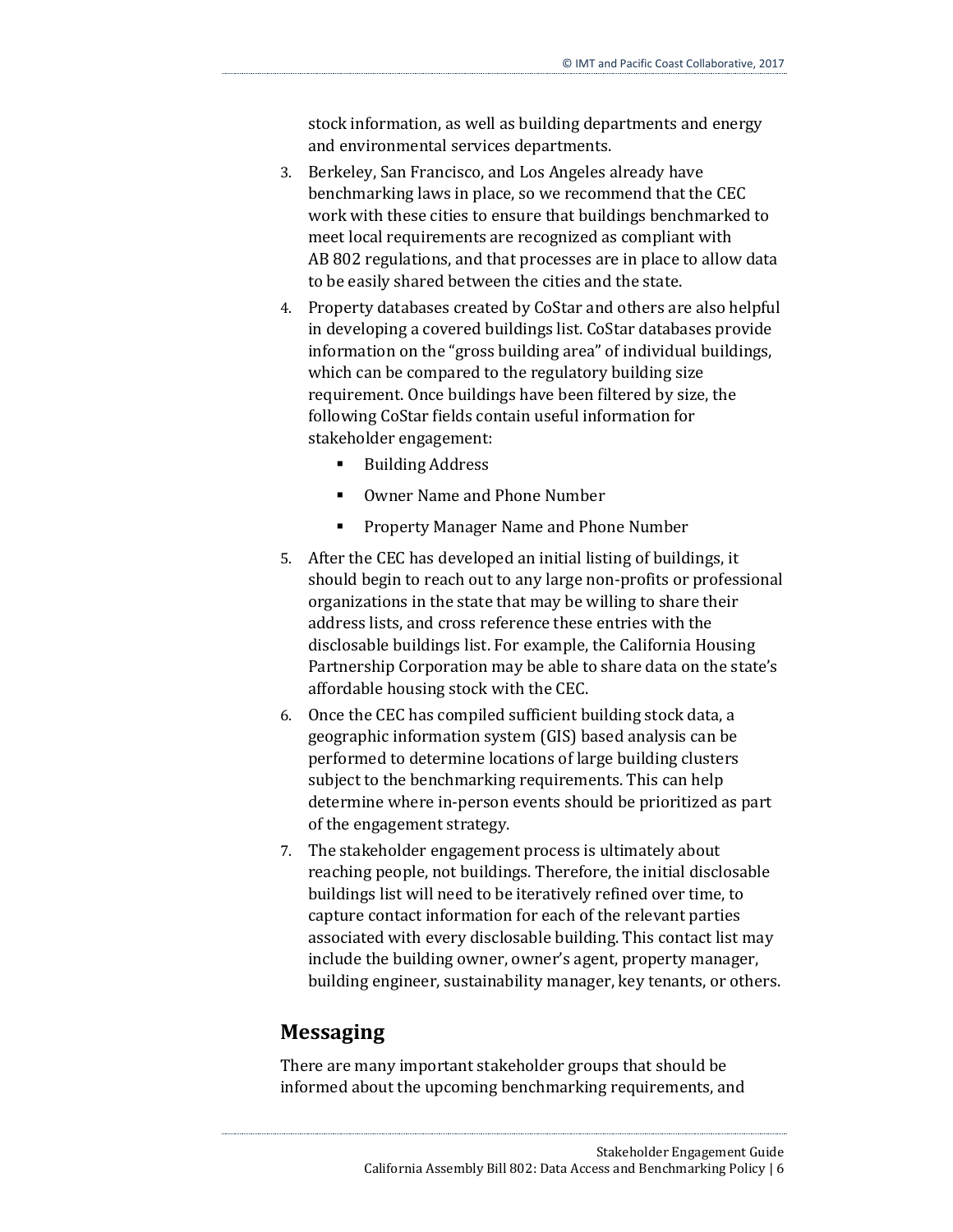every group will have a different underlying motivation. While the CEC and its partners should generally strive to keep the information about the regulations as consistent as possible, the CEC should also consider when to tailor the messaging and key talking points, based on the specific group being engaged. This is most important at the earliest stages of stakeholder engagement, when the CEC is attempting to help different groups understand "why is this important to me?"

In the later stages of outreach, after initial relationships have been established, the CEC should limit differentiation in its messaging. At that point consistency will become more important than having targeted messaging; this will reduce the potential for market confusion, and will eliminate the extra effort that would otherwise be required to customize specific materials for each user group.

# <span id="page-7-0"></span>**Key Stakeholder Groups**

At a minimum, a disclosable buildings database should provide contact information about building owners and property managers. Though these are the primary stakeholder groups that need to know about the regulations, there are additional parties that will also play an important role in the benchmarking process and should be included. In addition, it is often more effective to identify the trusted resources (for example, property managers, attorneys, and real estate agents) that different groups turn to for guidance, and have these parties share information about the regulations rather than having the CEC engage directly with individual stakeholders. These trusted parties must feel confident that they have the correct information to pass along to their clients, so it is important that the CEC be accessible and open to feedback from them. The below descriptions of key stakeholder groups, roughly ordered according to priority for engagement, provide information on the groups' respective roles in the benchmarking process, what information they need to know, and representative key organizations within each sector.

#### **Building Owners**

*Who are they?*The owners of buildings for which reporting to the Energy Commission will be required.

*Why should they be involved?* Building owners will ultimately be responsible for complying with the regulations. The information provided through energy benchmarking will enable them to understand the relative performance of their buildings, and can help them identify opportunities for improvement.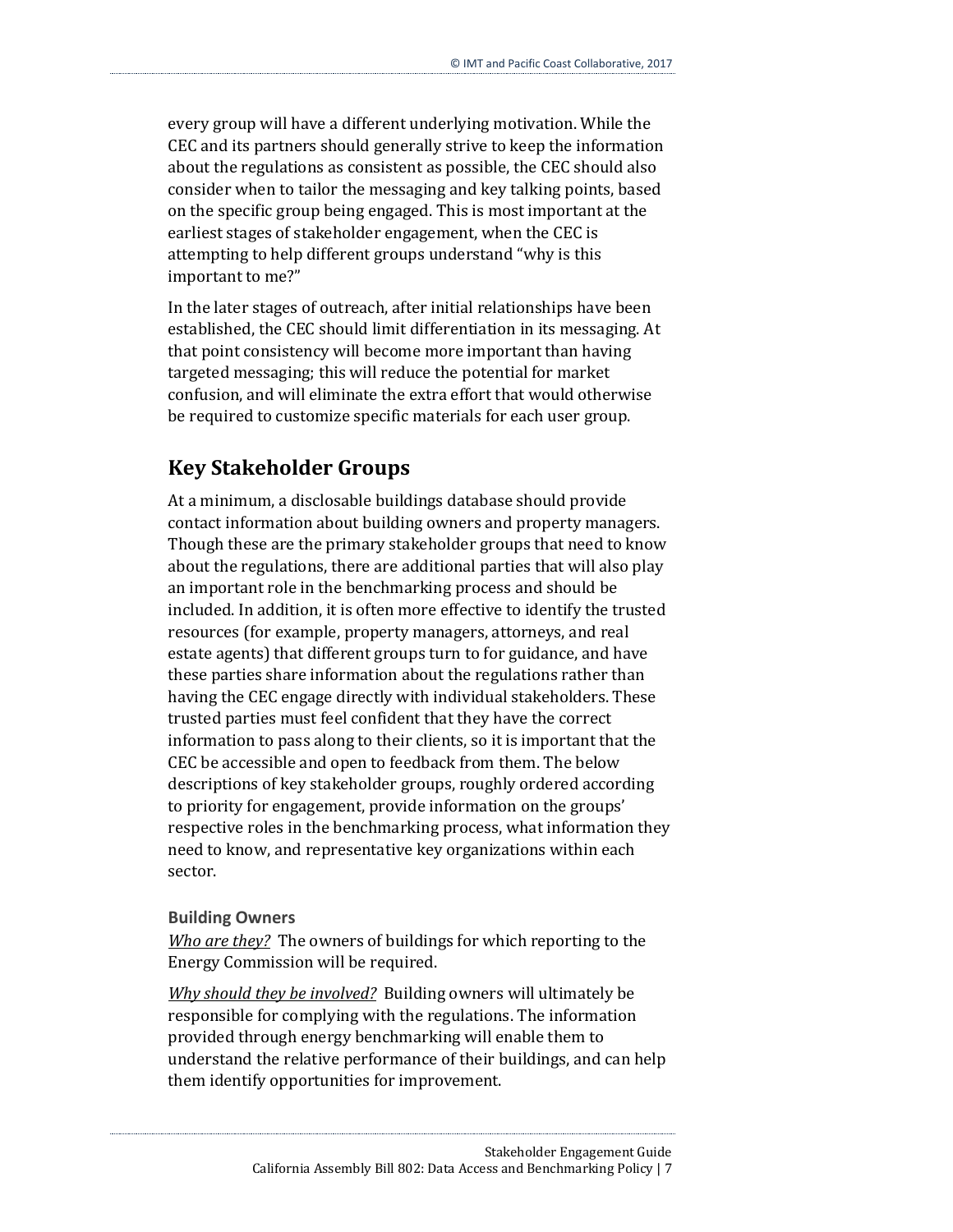*What do they need to know?*The purpose of energy benchmarking, compliance requirements, resources that will be made available to them, and how they can use the data.

#### *Building owners with largest California presence:*

The following list includes the 15 largest property owners in California, ranked by the total area of their holdings within the state of 50,000 sq. ft. or greater1:

- 1. Irvine Companies
- 2. Blackstone Group
- 3. Douglas Emmett
- 4. Jamison Services
- 5. J.P. Morgan
- 6. Kilroy Realty
- 7. Brookfield
- 8. Hudson Pacific Properties
- 9. Boston Properties
- 10. Kaiser Permanente
- 11. Prudential
- 12. Sunset Development
- 13. KBS
- 14. State of California
- 15. Hines

In addition to any outreach through intermediaries such as professional organizations, the CEC should consider it a high priority to reach out to each of these top organizations individually. However, because this ranking is based on the **total area** of buildings, it is inherently biased toward owners of larger buildings. It could be a useful exercise for the CEC to develop a similar list based on the **total number** of buildings that will be subject to the reporting requirements, to determine if there are any organizations with large portfolios of smaller buildings.

*Discussion:* Regardless of whether building owners benchmark buildings themselves or rely on their property manager or an energy services firm, they should be informed of the law's intent measuring building energy consumption facilitates managing that consumption—as they often make the final decision on whether or not to invest in energy efficiency. In addition, building owners must understand the law's requirements, as they are responsible for paying fines if they fail to comply. Building owner information

l

<sup>&</sup>lt;sup>1</sup> Source: CoStar data, 2016.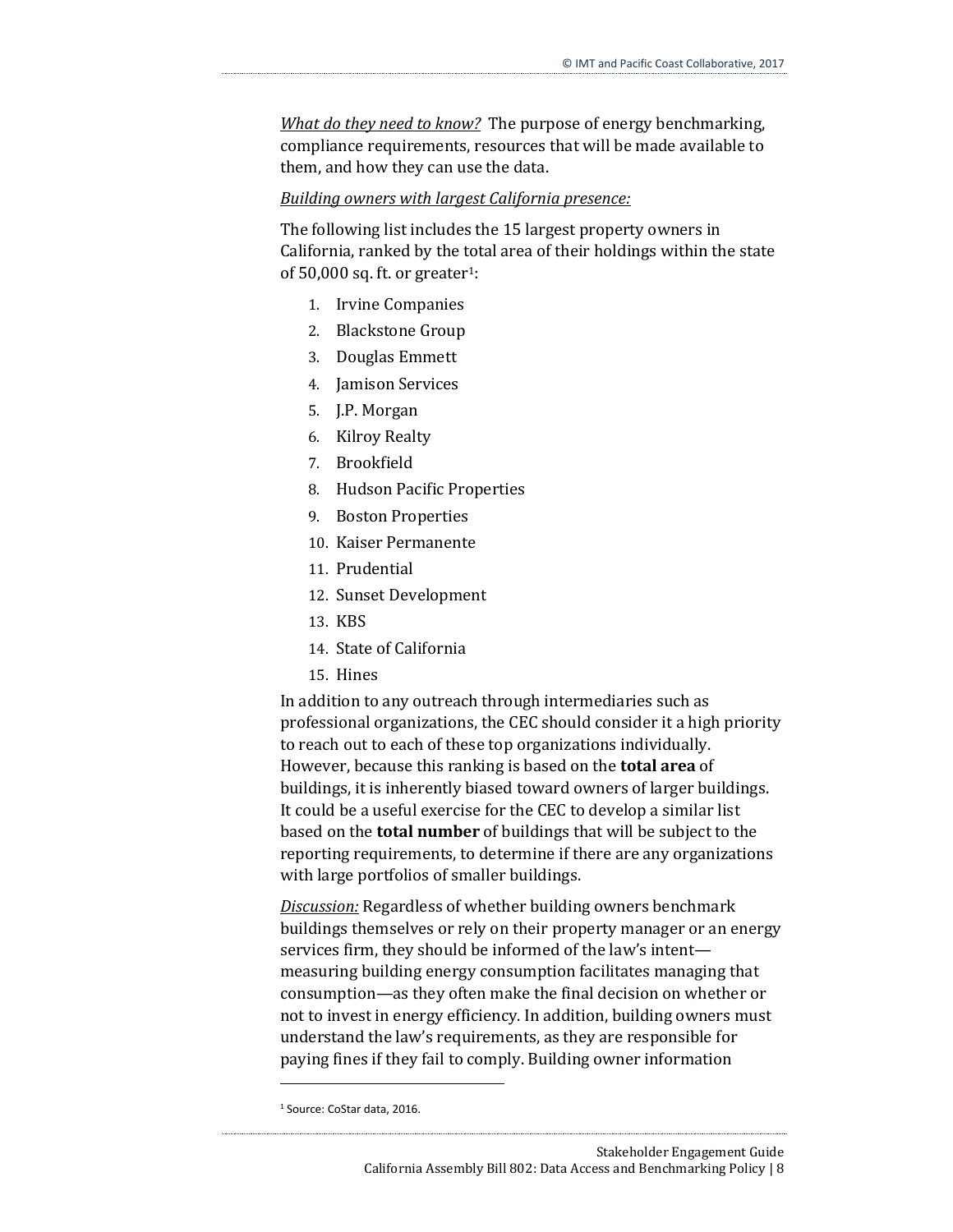should be relatively easy to obtain as the disclosable buildings list is developed. Although all building owners subject to the requirements of the regulations should ultimately be made aware of the law, either directly or indirectly, CEC should make a special effort to identify and directly contact the top 15 to 20 property owners in the state, based on size of holdings. As leaders in this market, their attitude toward the policy will be a bellwether for how the California real estate community as a whole may respond.

Benchmarking data indicating a building is relatively inefficient can incentivize owners to pursue energy upgrades to better position their asset in the market. Even if benchmarking data indicates a building's performance is exceeding the market average, owners may still want to implement energy conservation measures to maintain their market advantage. The CEC and partners should focus on how benchmarking will help owners identify whether their buildings are underperforming or outperforming the market information they will want to know so they can position their properties for future success. Benchmarking can also help owners achieve company-wide energy and greenhouse gas (GHG) reduction targets, another important message to convey.

Since research has shown that benchmarking encourages owners to make their buildings more energy-efficient, it can indirectly improve owners' financial position. Not only do energy improvements reduce owners' energy bills, they can also make the building more attractive to prospective tenants and residents. Studies have shown that energy efficiency can improve an owner's bottom line through increased occupancy and rental income, in addition to lowering operating expenses. The business benefit of benchmarking is a critical message for building owners.

#### **Property Managers**

*Who are they?* Companies hired to manage building operations on behalf of the owner.

*Why should they be involved?* Building owners frequently assign responsibility for compliance with benchmarking requirements to a property management firm.

*What do they need to know?* The purpose of energy benchmarking, compliance requirements, resources that will be made available to them, and how they can use the data.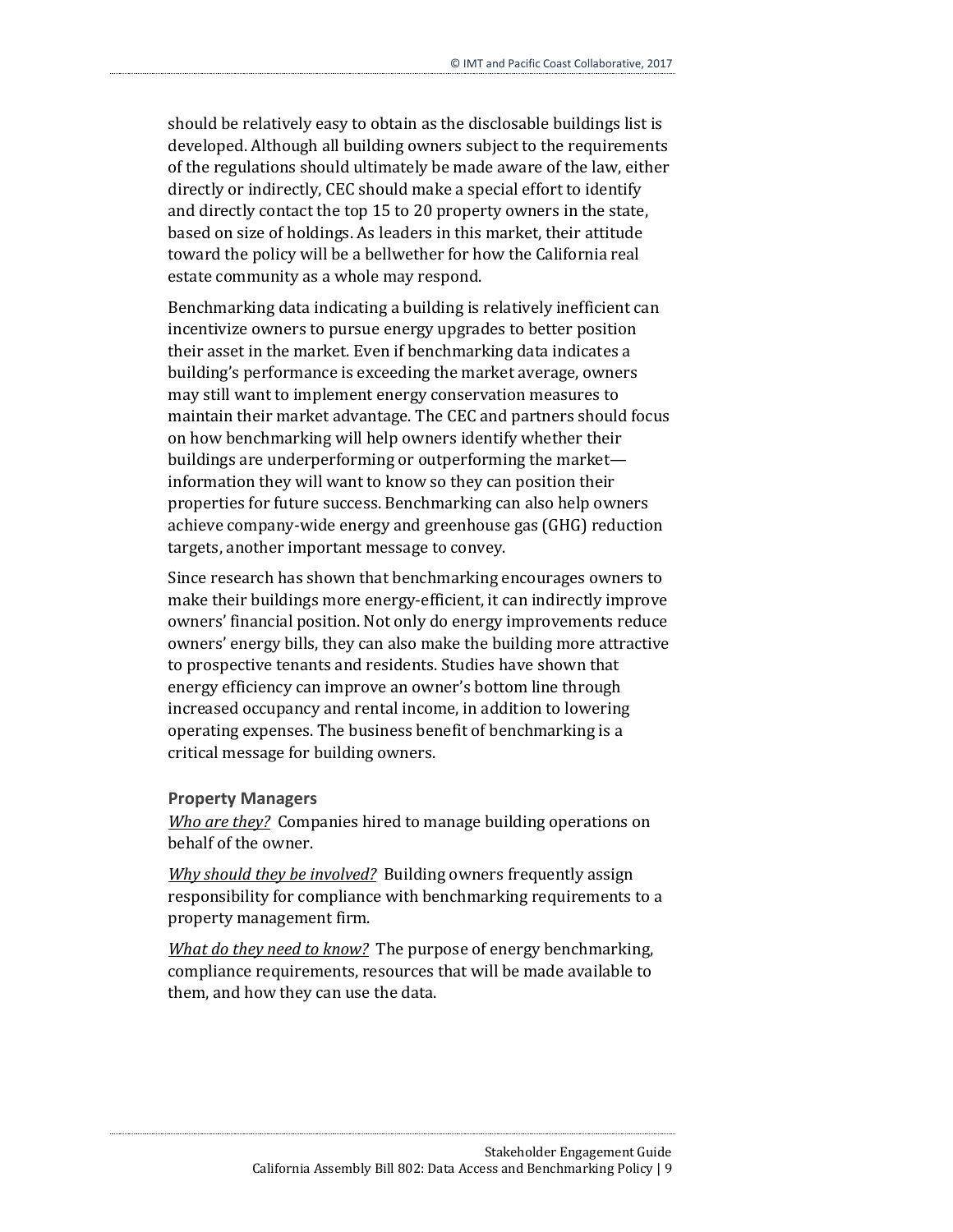#### *Property managers with largest California presence:*

The following list includes the 15 largest property managers in California, ranked by the total area of their holdings within the state of  $50,000$  sq. ft. or greater<sup>2</sup>:

- 1. CBRE
- 2. Irvine Company
- 3. JLL
- 4. Cushman & Wakefield
- 5. Blackstone Group
- 6. Hines Securities
- 7. Jamison Services
- 8. Douglas Emmett
- 9. Kilroy Realty
- 10. Transwestern
- 11. Lincoln Property Company
- 12. Sunset Development Co
- 13. Colliers
- 14. LBA Realty
- 15. SteelWave

As noted above for building owners, the CEC should consider it to be a high priority to individually reach out to each of these property management firms, and may want to develop a similar list based on the total **number** of buildings that will be subject to the reporting requirements. Again, CoStar can help identify the firms with the largest number of buildings and amount of square footage under management to engage first.

*Discussion:* Experience with benchmarking laws has shown that most real estate investment trusts (REITs) and large portfolio owners will rely completely on their property managers to perform benchmarking activities, so it is important for property managers to be knowledgeable about the regulations. Property managers often serve as the messengers to make their owner-clients, brokers, and on-site managers aware of new regulations. As such, the regulations provide an opportunity for property managers to expand their business by offering benchmarking services to their owner-clients. Property managers would benefit from receiving "train the trainer" resources, such as frequently asked questions (FAQs) and slide decks detailing benchmarking compliance timelines and reporting

l

<sup>2</sup> Source: CoStar data 2016.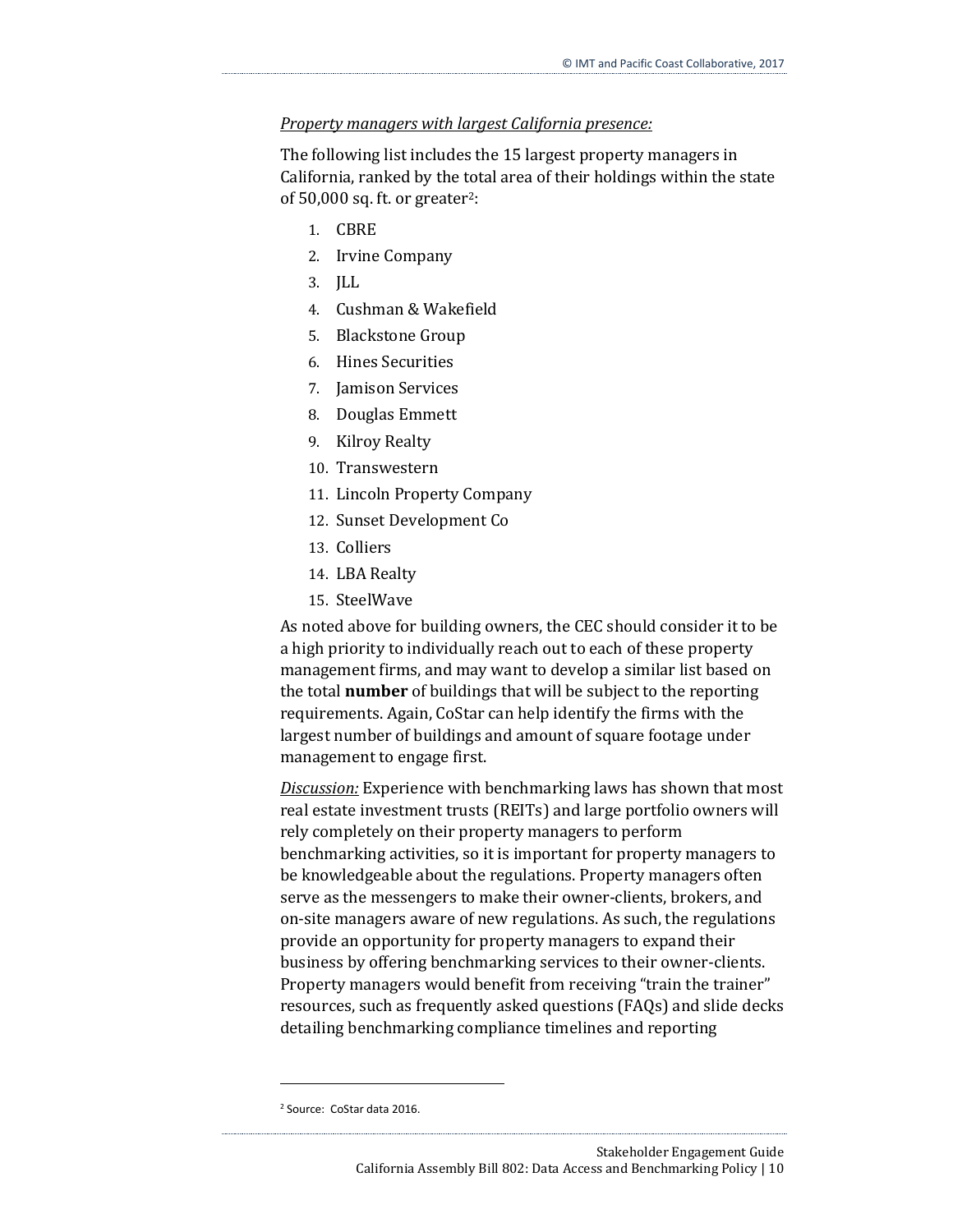requirements, as these would allow them to accurately respond to their clients' questions about the law.

Just as it is for owners, energy benchmarking is a way for property managers to assess the energy performance of the buildings they oversee. Benchmarking data indicating a building is relatively inefficient can incentivize managers to pursue energy upgrades to better position their assets in the market. If benchmarking data indicates that a building's performance is exceeding the market average, managers may still want to implement energy conservation measures to maintain their market advantage. The CEC and partners should focus on how benchmarking will help property managers identify whether their buildings are underperforming or outperforming the market, which is information they will want to know so they can position their buildings for future success and demonstrate value to their owner-clients. Benchmarking can also help property managers achieve company-wide energy and GHG reduction targets.

#### **Energy Service Providers**

*Who are they?* Third parties that provide a range of energy efficiency services, including benchmarking, energy management software, energy auditing, and retrocommissioning.

*Why should they be involved?* Energy service providers are often hired by owners and managers to monitor and reduce the energy use of a building, and their services may include benchmarking. Sophisticated markets are likely to have large cohorts of energy service providers that will play an active role in the benchmarking process. Because they have a vested business interest in providing the services required by the regulations, as well as delivering potential follow-on services, energy service providers may be highly motivated to inform building owners about these requirements.

*What do they need to know?* The purpose of energy benchmarking, compliance requirements, resources that will be made available to them through the CEC and its partners, and how they can use the data. Because energy service providers will want to promote their own services and expertise as a way to help building owners comply with the requirements, it is important that they be well trained in the details of the law and the support services available, so they can accurately represent the program's requirements and benefits to building owners.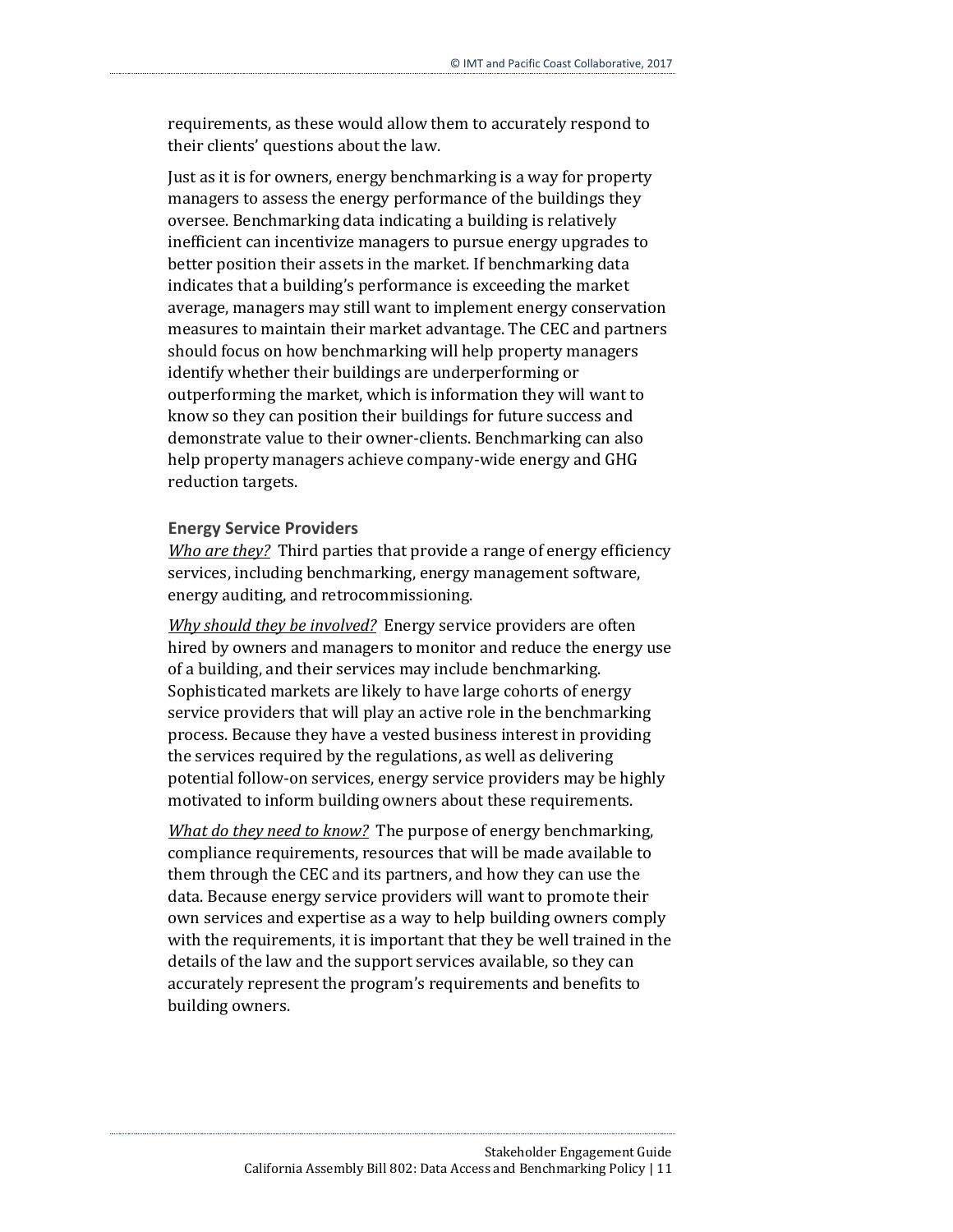*Energy Service Providers with large California presence:* Verdani Partners, Ecova, Partner Energy, Abraxas Energy Consulting, Measurabl, Bright Power, Goby, EnerNOC, Aquicore, WegoWise*. 3*

*Discussion:* These regulations will provide an opportunity for energy service providers to expand their business. Therefore, outreach to energy service providers should focus on the specifics of what is required for compliance with the regulations, so they can demonstrate in-depth knowledge of the requirements when speaking to potential clients. Unfortunately, most service providers in California do not yet have a firm grasp on the requirements of AB 802 and the associated regulations. Messaging to this group should focus on the importance of gaining expertise in the benchmarking process, including the ENERGY STAR® Portfolio Manager tool, to help position the companies to offer benchmarking reporting services to their clients. "Train the trainer" resources such as FAQs and slide decks with compliance information will be valuable for this group, as they will be expected to respond to questions from their clients.

The CEC should strongly consider harnessing the desire that service providers have to use educating their current and potential clients about the regulations as a marketing opportunity. In Los Angeles and Chicago, for example, the local chapters of the U.S. Green Building Council provided service providers and other local partners with presentation templates that they could customize and reuse. Firms that agreed to follow basic guidelines in the use of these outreach materials could be approved to present on behalf of the benchmarking program as part of a formal speakers' bureau, ensuring that information about the benchmarking program was being accurately conveyed.

#### **Real Estate Attorneys and Agents**

*Who are they?* Owner representatives, including real estate attorneys and agents, are hired by building owners to evaluate legal and leasing matters pertaining to the owner.

*Why should they be involved?* Experience in New York City revealed that it is more successful to persuade owner representatives to pay attention to the benchmarking requirements and then communicate this information to their clients than it is to engage owners directly.

*What do they need to know?* Purpose of energy benchmarking and compliance requirements.

l

<sup>3</sup> Most active service provider list from ENERGY STAR:

https://www.energystar.gov/buildings/facility-owners-and-managers/existing-buildings/saveenergy/expert-help/find-energy-star-service-and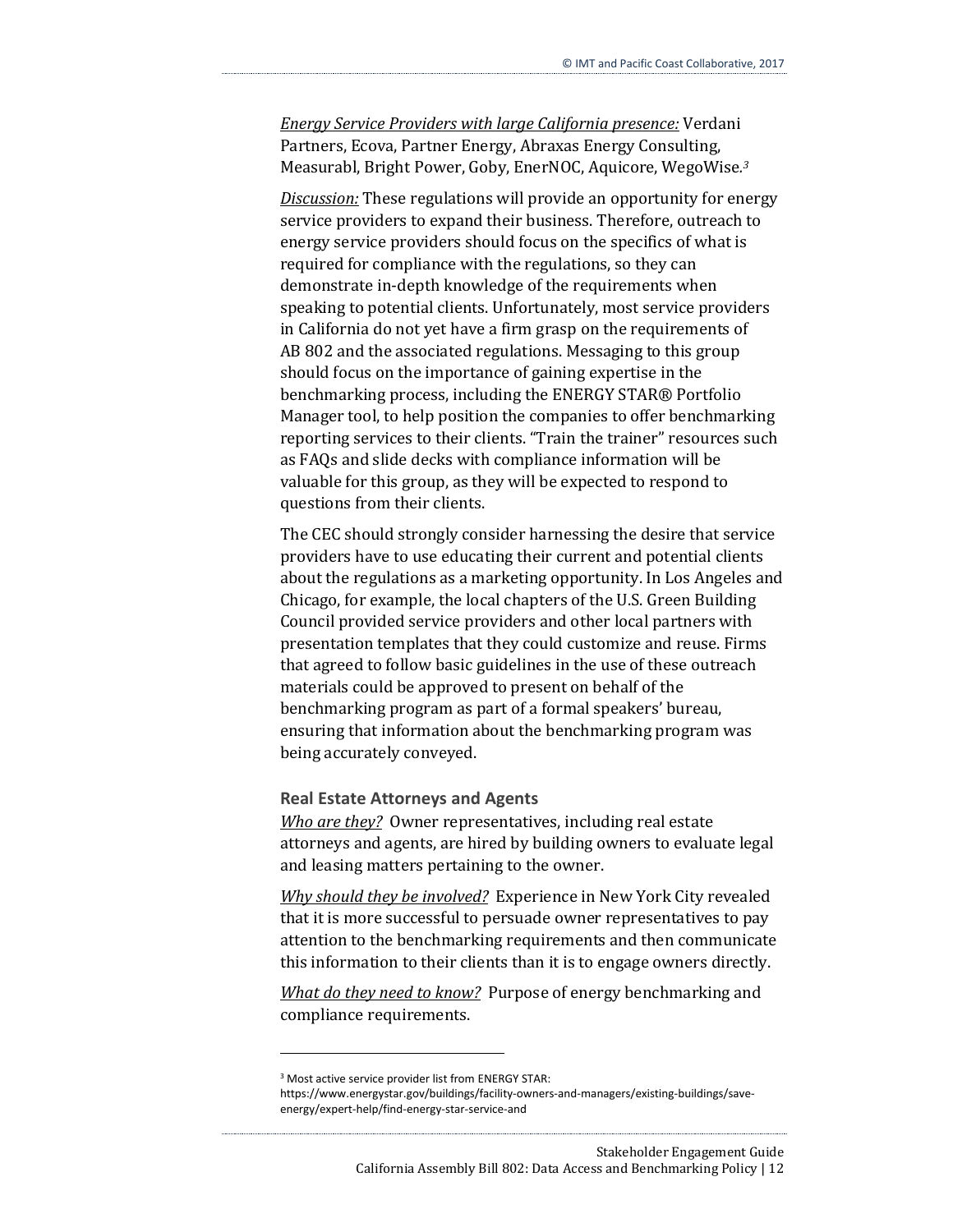*Real Estate Entities with large California presence:* The State Bar of California, California Association of REALTORS®, CCIM Institute, California Bureau of Real Estate.

*Discussion:* Engagement with real estate attorneys and agents should focus on how they can help their clients comply with the regulations. When Boston passed its benchmarking law, the city held workshops with the local American Bar Association chapter to spread the word to real estate attorneys, though their role diminished as their clients became more comfortable with the benchmarking law.

Real estate attorneys and agents must both take continuing education in order to maintain their licenses, so there is potential to incorporate messaging on the regulations into existing educational offerings. CalBRE provides an array of real estate services, including the regulation of continuing education for real estate agents and brokers, and they may be willing to offer continuing education credit for agents and brokers who attend a workshop or webinar dedicated to the upcoming benchmarking requirements. The workshop or webinar could include a discussion on how benchmarking and data access provisions can be added to landlord-tenant leases, thereby facilitating compliance with the new law. Industry conferences are another potential avenue for engaging these stakeholder groups.

It is worth noting that not all parties in this category have been supportive of the new benchmarking requirements. The CEC should be sensitive to the position of each party when determining which organizations could be best to actively partner with. Based on interactions to date, we suggest that the California Business Properties Association and the Building Owners and Managers Association International (BOMA) may be good potential partners for the CEC to consider.

#### **Utilities**

*Who are they?* Investor-owned companies, public power agencies, and municipally owned utilities that distribute electricity, gas, and thermal energy to end users, as well as community choice aggregators (CCAs) who source power resources for customers and are the default service provider in a region.

*Why should they be involved?* Utilities play a key role in providing building owners with whole-building energy use data, and are subject to specific data access provisions under AB 802. They can also be encouraged to incorporate benchmarking results into their energy efficiency incentive programs, to help measure and validate the effectiveness of their investments.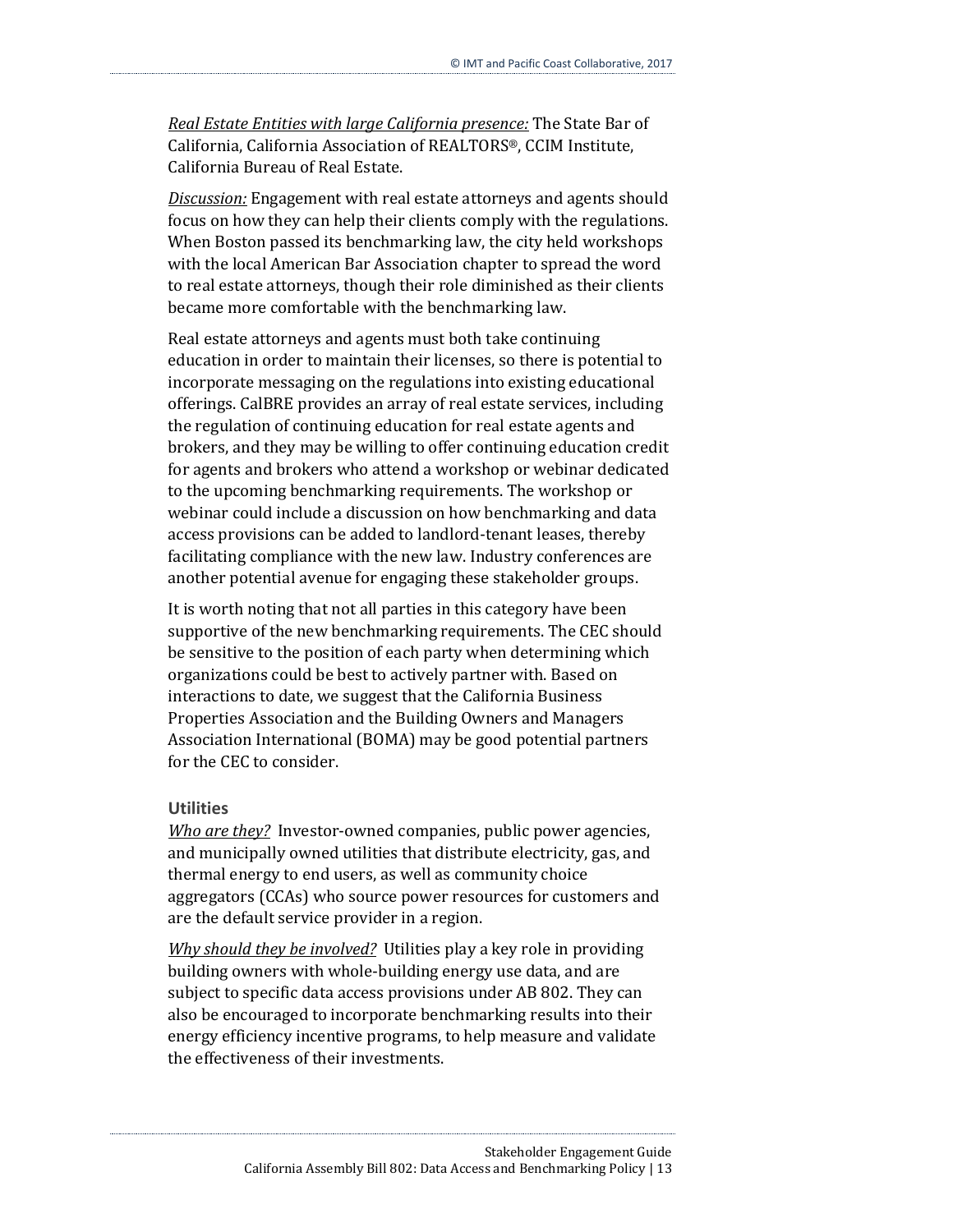*What do they need to know?* The purpose of energy benchmarking, compliance requirements (specifically those related to data access), and the resources that will be made available to them.

*Utilities with large California presence:* Pacific Gas and Electric Company (PG&E), Southern California Edison (SCE), San Diego Gas & Electric (SDG&E), Sacramento Municipal Utility District (SMUD), Southern California Gas Company (SoCalGas), Los Angeles Department of Water and Power (LADWP), Southern California Public Power Authority (SCPPA), Northern California Power Agency (NCPA), California Municipal Utilities Association (CMUA), Marin Clean Energy (MCE), Sonoma Clean Power, Lancaster Choice Energy, and CleanPowerSF.

*Discussion:* Although building owners will not have to submit their first benchmarking report until 2018, AB 802 states that beginning January 1, 2017 utilities are required, upon request by a building owner or representative, to provide aggregated energy use data for a covered building to the requesting entity. Engaging utilities about the law and this current requirement is critical.

Although AB 802 and the associated regulations define the basic legal requirements, the process that is being developed by each utility to meet this requirement will have a major bearing on how easy it will be for building owners to comply. Because utilities will play such an important role in the success or failure of the regulations, the CEC should lead a concerted effort to not only inform utilities about the requirements, but to also encourage them to support the program in ways that will make it more effective. Some of the specific opportunities that the CEC could help utilities address are:

- Understanding best practices regarding the tools and processes that can be used by utilities to maintain and deliver whole-building energy use data, and to map individual meters to buildings.
- Developing consistent processes, web portals, and approval forms for building owners requesting wholebuilding energy use data.
- Coordinating with utilities, CCAs, and the California Public Utilities Commission (CPUC) to identify opportunities to incorporate benchmarking metrics into existing utility incentive programs.

The data access provisions in AB 802 will create an opportunity for utilities to actively engage with each of their larger customers, and can provide a timely opening for them to inform these customers about utility incentives and other energy efficiency support services.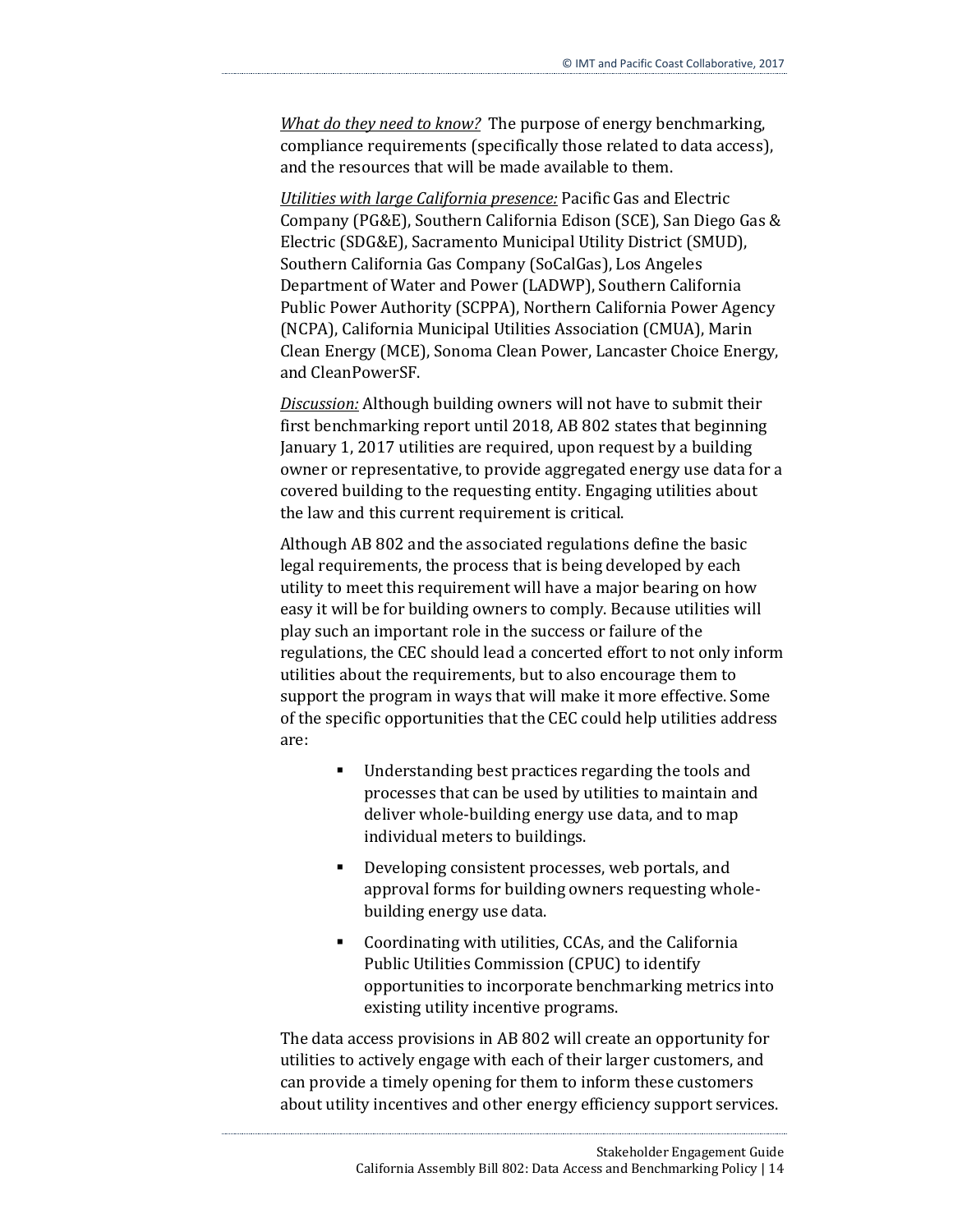Since energy benchmarking should result in some owners and managers upgrading their buildings to increase market competitiveness, the law should reduce energy demand and the need for utilities to invest in additional capacity, such as new power plants. By lowering energy consumption in the built environment, benchmarking can also help utilities meet their Energy Efficiency Resource Standard, if applicable. These are key messages that should be conveyed to utilities during the stakeholder engagement process.

#### **Large Triple Net Tenants**

*Who are they?* Industrial owners and logistics companies who pay real estate taxes, insurance, and maintenance for the buildings they occupy, in addition to rent.

*Why should they be involved?* Since buildings with a single large triple net tenant typically will not have three or more distinct utility accounts, AB 802 requires that the permission of these utility customers must be explicitly obtained prior to the utility aggregating and providing energy use data.

*What do they need to know?* The purpose of energy benchmarking, compliance requirements specific to their unique case, resources that will be made available to them, how they can use the data, and the value that agreeing to participate and release their energy use data will provide to them.

#### *Likely large triple net tenants with a large California presence:* Amazon, Digital, Target.

*Discussion:* AB 802 stipulates that for covered buildings with three or more active utility accounts, utilities must deliver aggregated wholebuilding energy use data to building owners upon request. However, a subset of buildings will have only one or two large tenants, resulting in fewer than three active utility accounts for the building. In such cases, customer permission must be secured before their energy use data can be aggregated with that of other customers in the building (if applicable) and provided to the building owner. If time allows, it would be beneficial for the CEC to identify the buildings that fall under this scenario and inform both the owners and tenants about the special circumstances.

#### **State and Federal Government Agencies**

*Who are they?* Federal and *s*tate government departments other than the CEC.

*Why should they be involved?* Many governmental departments and agencies outside of the CEC will have important roles to play in successfully implementing the regulations. State agencies will be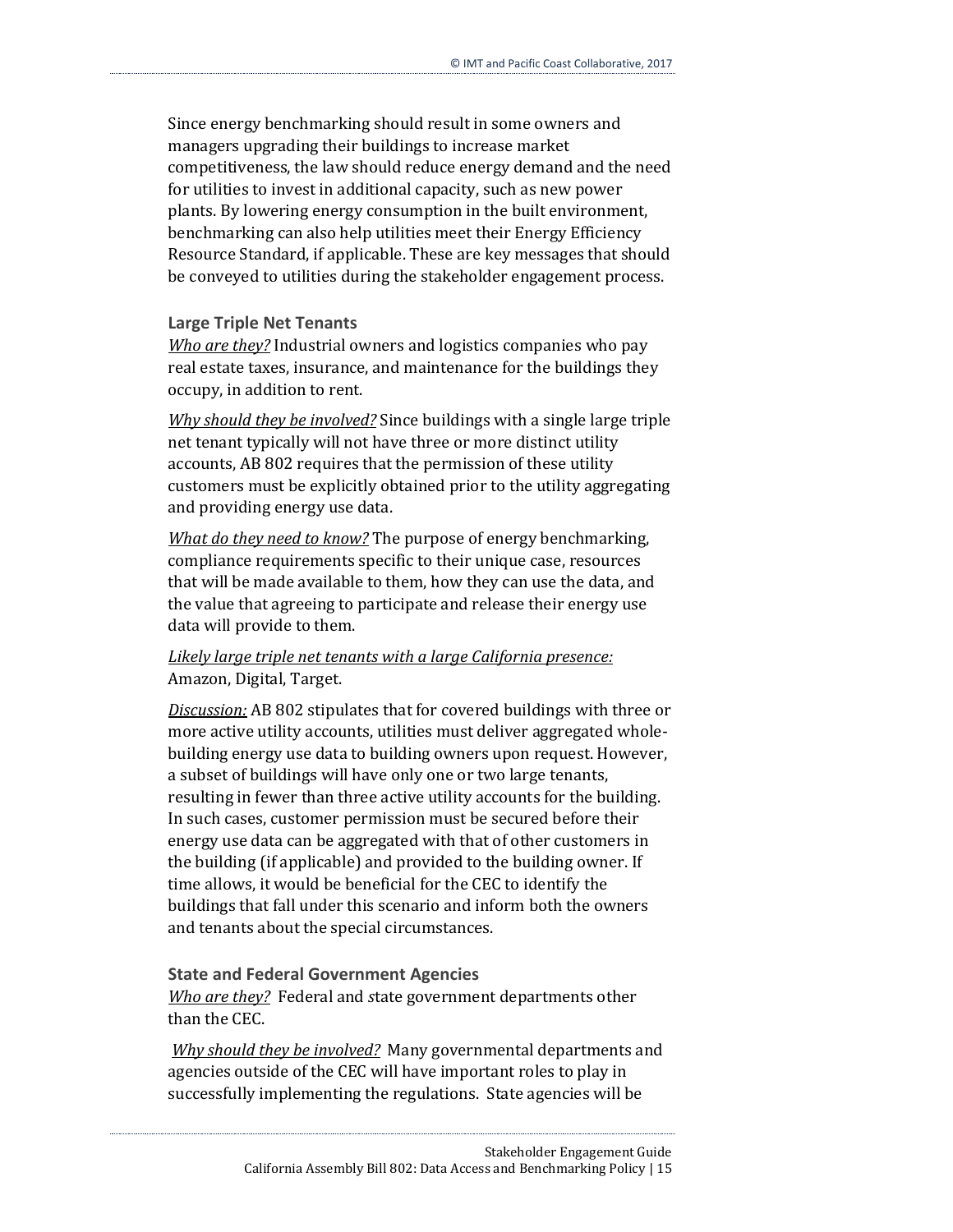responsible for benchmarking their own buildings; federally owned and operated buildings, while not subject to the requirements, can be encouraged to participate voluntarily.

*What do they need to know?* Anticipated implementation needs and processes, data and data infrastructure needs, the value of a unified statewide buildings data set.

*Key Agencies:* U.S. Environmental Protection Agency (EPA), U.S. Department of Energy (DOE), U.S. Department of Housing and Urban Development (HUD), California Public Utilities Commission (CPUC), California Department of General Services (DGS), Strategic Growth Council (SGC), Governor's Office of Research and Planning, California Association of Port Authorities, California Department of Transportation, California Department of Housing and Community Development, California Department of Community Services and Development, California Natural Resources Agency, California Building Officials (CalBo), and the California Association of Councils of Governments (CalCOG).

*Discussion:* Several federal agencies, notably the DOE and the EPA, are responsible for developing and supporting tools and programs that will be foundational to the success of the regulations. For example, the California partners in the DOE's Better Buildings Challenge are potentially champions that the CEC could work with, or highlight in case studies. Coordinating with these federal agencies will help ensure that the CEC fully leverages the resources they provide, and will allow the CEC to inform and influence future design of the tools. The EPA manages development of Portfolio Manager, the required tool for benchmarking under the regulations, and can provide other valuable benchmarking resources. HUD should also be consulted to reconcile its benchmarking requirements with those in the regulations. At the state level, it is important that the CEC coordinate with CPUC staff and Commissioners so they understand the potential for benchmarking to be included in utilities' energy efficiency and distributed generation programs. These and other government agencies and departments should be made aware of program requirements as needed to improve the program's success.

#### **Local Governments**

*Who are they?* County, city, regional, and municipal government departments and publicly managed organizations.

*Why should they be involved?* Local governments are critical stakeholders because they own buildings covered under the regulations, have tax assessor information that will assist the CEC with compliance information, and often communicate directly with building owners, property managers, and tenants. County assessors'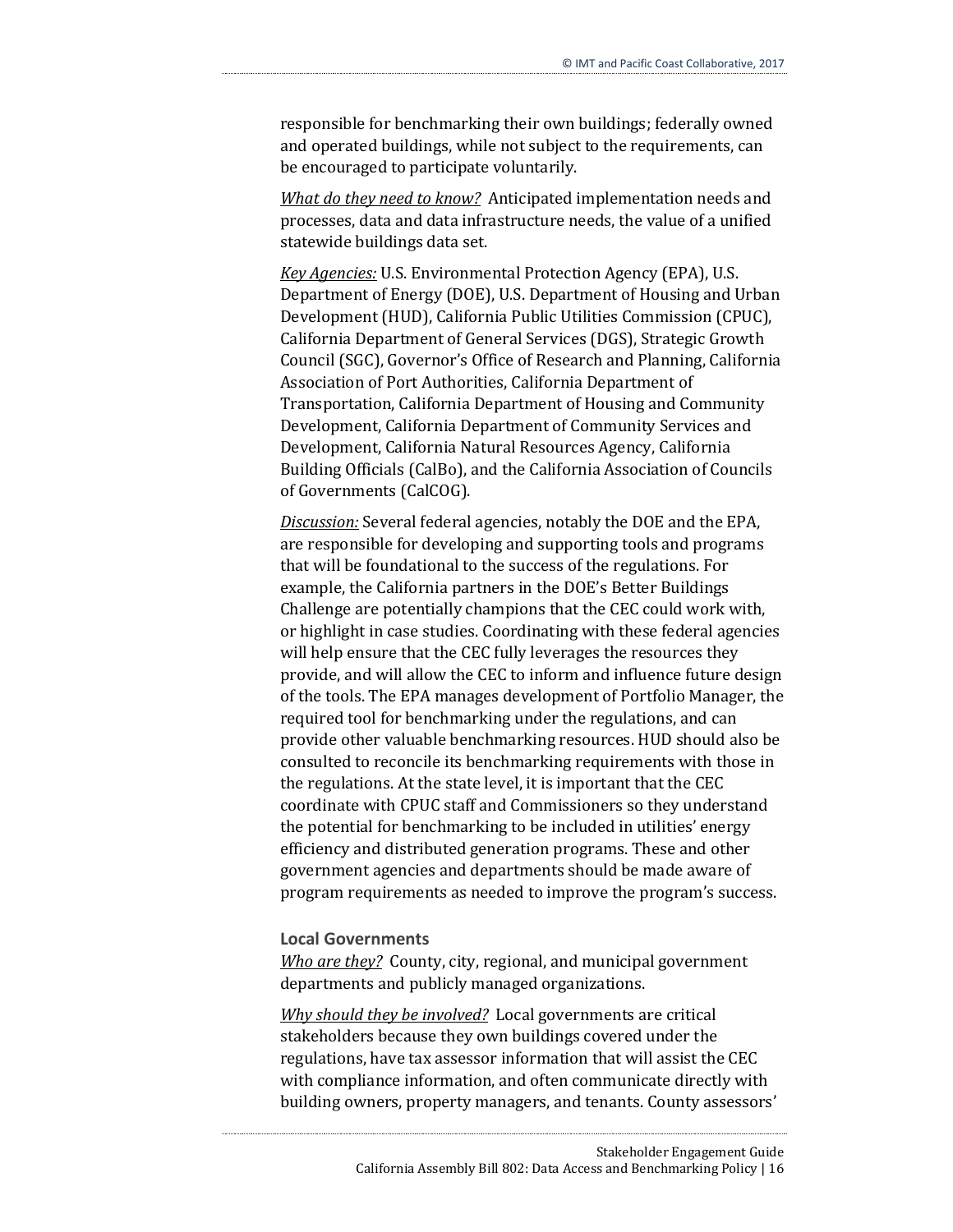offices can provide the data necessary to help identify individual buildings that are covered by the law. Local mayors' offices and sustainability departments in cities with existing or proposed benchmarking requirements will have to coordinate their own program activities with the requirements of the regulations. Local Government Partnerships (LGPs) and Regional Energy Networks (RENs) such as Southern California Regional Energy Network (SoCalREN) and the Bay Area Regional Energy Network (BayREN) could be instrumental allies in providing training and outreach, or even in directly implementing some aspects of the policy.

*What do they need to know?* The purpose of energy benchmarking, anticipated implementation needs and processes, data and data infrastructure needs of the policy, and how to align local programs with the requirements of AB 802.

*Key agencies:* Local Government Sustainable Energy Coalition (LGSEC), Local Government Coalition (LGC), City of Los Angeles, Los Angeles County, Berkeley Office of Energy & Sustainable Development, San Francisco Department of the Environment, San Diego Economic Development Department, Sacramento County Tax Assessor, SoCalREN, and BayREN.

*Discussion:* Since almost half of the buildings in California that are subject to the regulations reporting requirements are also subject to local benchmarking ordinances, aligning these policies and their reporting processes will minimize workload for the CEC, local governments, and building owners. Those cities with existing benchmarking laws can serve as early testing grounds to develop streamlined reporting processes, and may provide examples that can be used by the CEC to develop case studies on successful benchmarking practices. They can also help the CEC bring clarity to local stakeholders on the differences between the local and state laws, especially if the CEC provides these local governments with resources explaining the key differences.

Local governments, CCAs, and RENs can assist the CEC with outreach to local stakeholders by convening events and conducting webinars. It is especially important to convey information to all stakeholders who do not have to comply with local laws, but must comply with the state law. For example, in San Francisco the local benchmarking law does not currently apply to residential buildings. This means that while the city has been engaging with commercial building owners for years, the CEC may have to take a more direct role in informing owners of residential buildings about their new requirement to report under the California regulations. Conversely, the CEC could provide guidance to local governments that are considering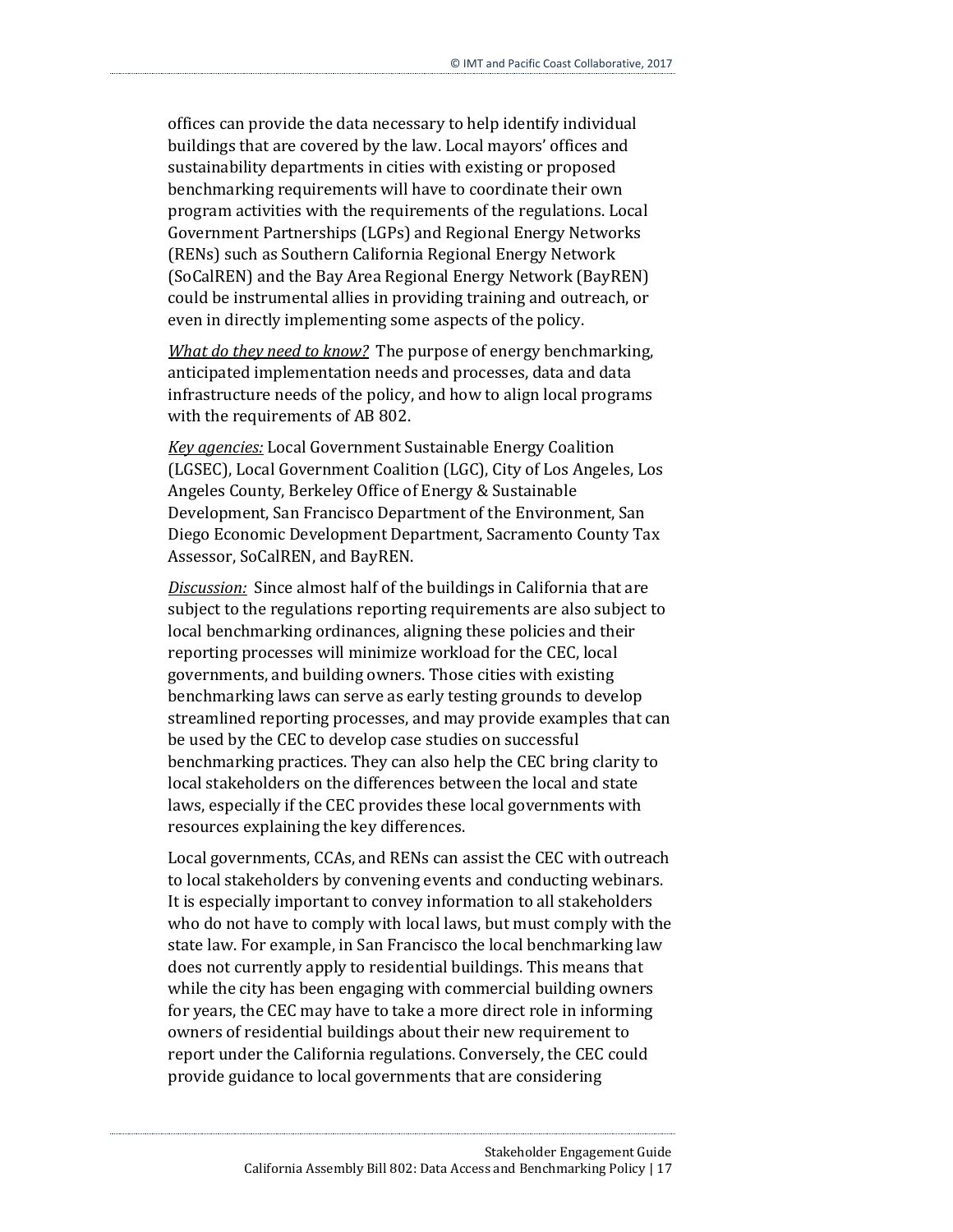amending their local ordinances, so that the scope and requirements are consistent with the provisions of the state regulations.

Both the SoCalREN and the BayREN can assist the CEC with outreach to local governments by convening events and conducting webinars. The Energy Coalition, through its public sector work with the SoCalREN, is interested in helping the CEC populate its reporting system with public building data. The role of the RENs in private sector engagement will likely be limited, however, due to the presence of many other organizations (e.g. U.S. Green Building Council [USGBC], BOMA, and the Institute for Real Estate Management [IREM]) that are better positioned to assist.

It is important to note that the RENs represent small geographic portions of the state and are technically pilot projects that could be canceled by the CPUC. There may be some overlap between the role of RENs and the role of local government offices in those territories, so the RENs will not necessarily be the right coordinator in all cases. Also, the two RENs have different models and skill sets, so the CEC should independently evaluate the potential role that each can serve.

# <span id="page-18-0"></span>**Recruit Key Partners**

Thousands of stakeholders will be expected to submit annual benchmarking reports to comply with the regulations, and the CEC will have to make them all aware of this new requirement. While the CEC should devote some time and resources to directly engage with key stakeholders, stakeholder outreach will have to rely heavily on partners who can effectively engage with their own members.

These professional and non-profit organizations are often viewed as trusted sources of information and guidance by their constituents, so having them serve as the messenger can be more effective than having the CEC attempt to deliver information directly. IMT recommends that the CEC begin engaging key partners and providing them with resources no later than the third quarter of 2017, and then work with them to engage the aforementioned stakeholder groups. As there are many different organizations that the CEC could work with, it will be important to prioritize recruitment based on: (a) those organizations with the greatest desire and capacity to inform others, and (b) those with the greatest ability to reach key stakeholders. Ideally, the CEC will be able to identify several groups that will be proactive and help lead the stakeholder engagement process.

It is important to consider that every potential partner organization will have its own priorities and perspectives on the goals and value of this program. The messages these organizations present to their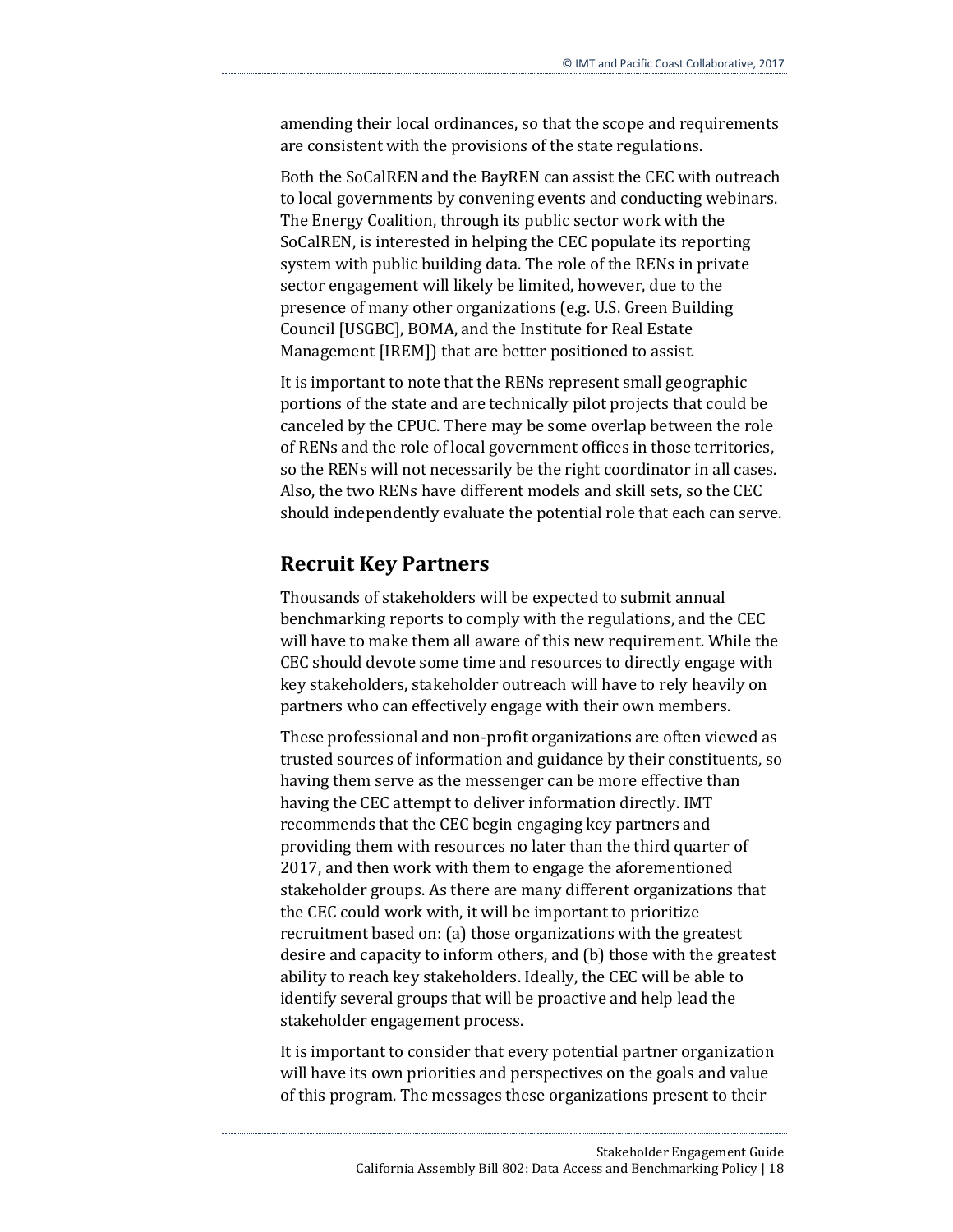own stakeholders will not necessarily be the same as, or even in agreement with, what CEC staff would have delivered. In order to make it as easy as possible for these partners to deliver a consistent and positive message, the CEC should create and distribute a set of targeted resources—including FAQs, one-page briefings, suggested talking points, sample PowerPoint presentations, links to the CEC benchmarking webpage, etc.—that can be easily adopted and reused by partners.

As the CEC engages potential partners, it should solicit feedback on the feasibility of having regional benchmarking help centers to assist stakeholders with compliance, in addition to or in lieu of a statewide help center. If this is deemed appropriate, the CEC will have to determine which organizations, potentially including the RENs, would be able to run these regional benchmarking help centers.

#### **Trade and Professional Associations**

Trade and professional associations are key sources for education and best practice sharing among members. California's size and national importance means that national trade organizations such as BOMA and IREM have large chapters in the state. The California chapter of the Association of Energy Service Professionals (AESP) and local Chambers of Commerce are also worth connecting with. In addition, there are many organizations that exist solely for state or local level professionals. These associations may be the single best source for spreading the message about the regulations.

Here is a list of key organizations, ordered based on our suggested decreasing priority for engagement:

- BOMA (state and regional chapters)
- $\blacksquare$  IREM
- California Apartment Association
- NAIOP
- **International Facility Management Association (IFMA)**
- American Institute of Architects (AIA)
- California Chapter of the Association of Energy Service Professionals
- California Energy Efficiency Industry Council (CEEIC)
- California Business Properties Association
- Regional chambers of commerce
- California Housing Partnership Corporation (CHPC)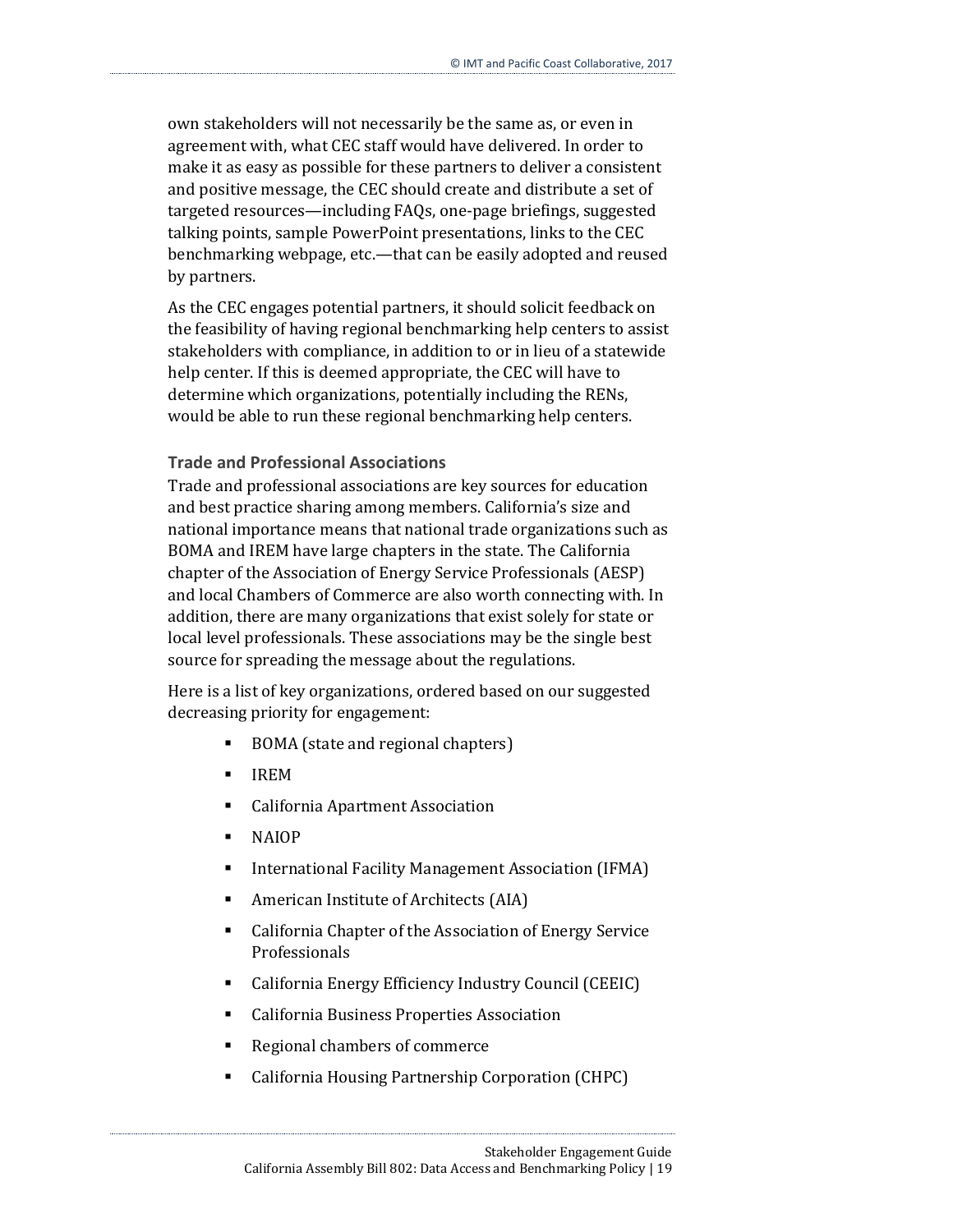- American Society of Heating, Refrigerating and Air-Conditioning Engineers (ASHRAE)
- Association of Energy Engineers (AEE)

#### **For-Profits**

As noted previously, many large companies stand to benefit as trusted advisors and service providers that can help stakeholders comply with the new law. Some of these companies may be willing to assist with messaging through their own marketing capabilities. Some potentially supportive companies include:

- Yardi Systems, a leader in property management software, is an important and willing participant in the stakeholder engagement process. Many of Yardi's property management clients will be responsible for complying with the regulations
- **Schneider Electric, a major international service provider** that offers both technology and consulting solutions to thousands of customers in California alone
- Ecova, a leading utility bill payment service provider
- CBRE, JLL, and Cushman & Wakefield, leading brokerage and property management companies with the ability to influence billions of square feet of floor area.

#### **Non-profits**

The Center for Sustainable Energy (CSE) can provide assistance in a variety of ways, including identifying conferences appropriate to disseminate information on the regulations, co-hosting workshops focused on reporting requirements, and offering in-person and online benchmarking training. Headquartered in San Diego, with offices in Los Angeles and Oakland, CSE can also provide information on key stakeholders to engage at both the local and state levels. CSE currently operates benchmarking help centers for the Port of San Diego and San Diego County, and has worked closely with NCPA and SCPPA to provide public utilities information about utility data access best practices in preparation for the regulations compliance.

The U.S. Green Building Council has eight chapters throughout the state, many of which are likely to be interested in assisting the CEC with stakeholder engagement. Three USGBC chapters—Northern California, Los Angeles, and San Diego—cover the majority of the state, and should be the focus of the CEC's engagement with the USGBC. The Los Angeles Chapter of the USGBC (USGBC-LA) is partnering with the City of Los Angeles on stakeholder engagement for the Los Angeles benchmarking ordinance, and both USGBC-LA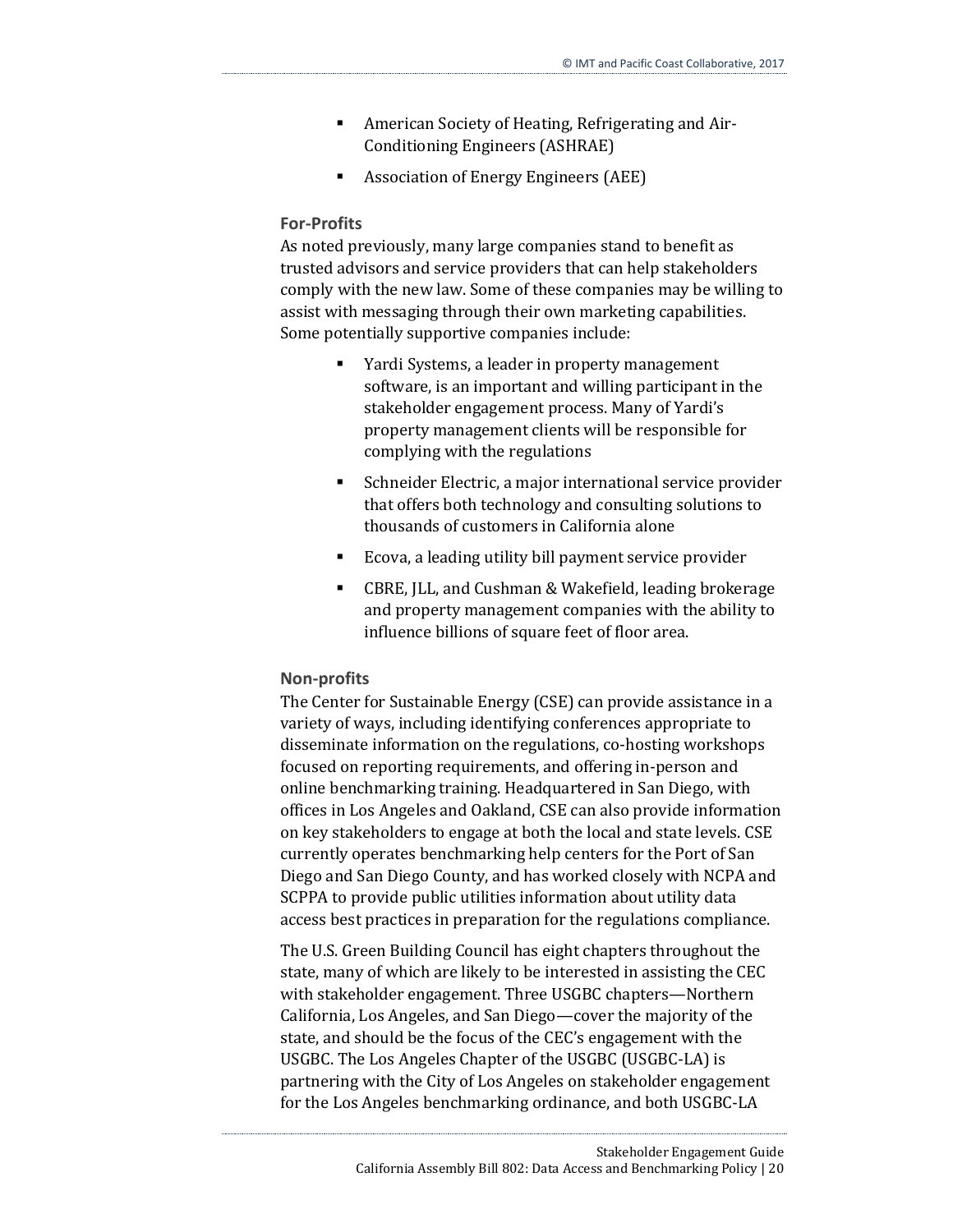and the City of Los Angeles would welcome incorporating information on the state program into their outreach materials. However, they both noted the importance of not confusing building owners and suggested that if the CEC provides Los Angeles, San Francisco, and Berkeley (the three jurisdictions with local benchmarking programs already established) with materials describing the state regulations, these materials should include a section on how the state regulations differ from the city ordinances, and in which instances a person should comply with one or the other. USGBC-LA is interested in supporting the CEC's stakeholder engagement process by disseminating information through its newsletter, webinars, and in-person events. In addition, the City is planning to pass along information to the CEC on buildings that have complied with the Los Angeles benchmarking law.

The California Housing Partnership Corporation (CHPC) is a nonprofit organization dedicated to supporting government and nonprofit housing agencies. CHPC is interested in supporting the CEC's outreach through its Green Rental Home Energy Efficiency Network (GREEN), which consists of approximately 80 non-profit affordable housing developers. CHPC can organize trainings for its non-profit owners via webinar or in-person events, although CHPC has found it difficult to convene many owners at the same time. CHPC can also help engage the market at conferences including "Housing California", as well as 2017 conferences hosted by the Non-Profit Housing Association of Northern California and the Southern California Association of Nonprofit Housing.

Other non-profit partners to consider at the local, regional and national level include:

- Environmental advocacy:
	- o Institute for Market Transformation (IMT)
	- o Urban Land Institute (ULI)
	- o Environmental Defense Fund (EDF)
	- o Energy Coalition
	- o Natural Resources Defense Council (NRDC)
	- o Green Cities California
	- o Sierra Club
	- o Verdani's Institute for the Built Environment (VIBE)
- Jobs and economic development: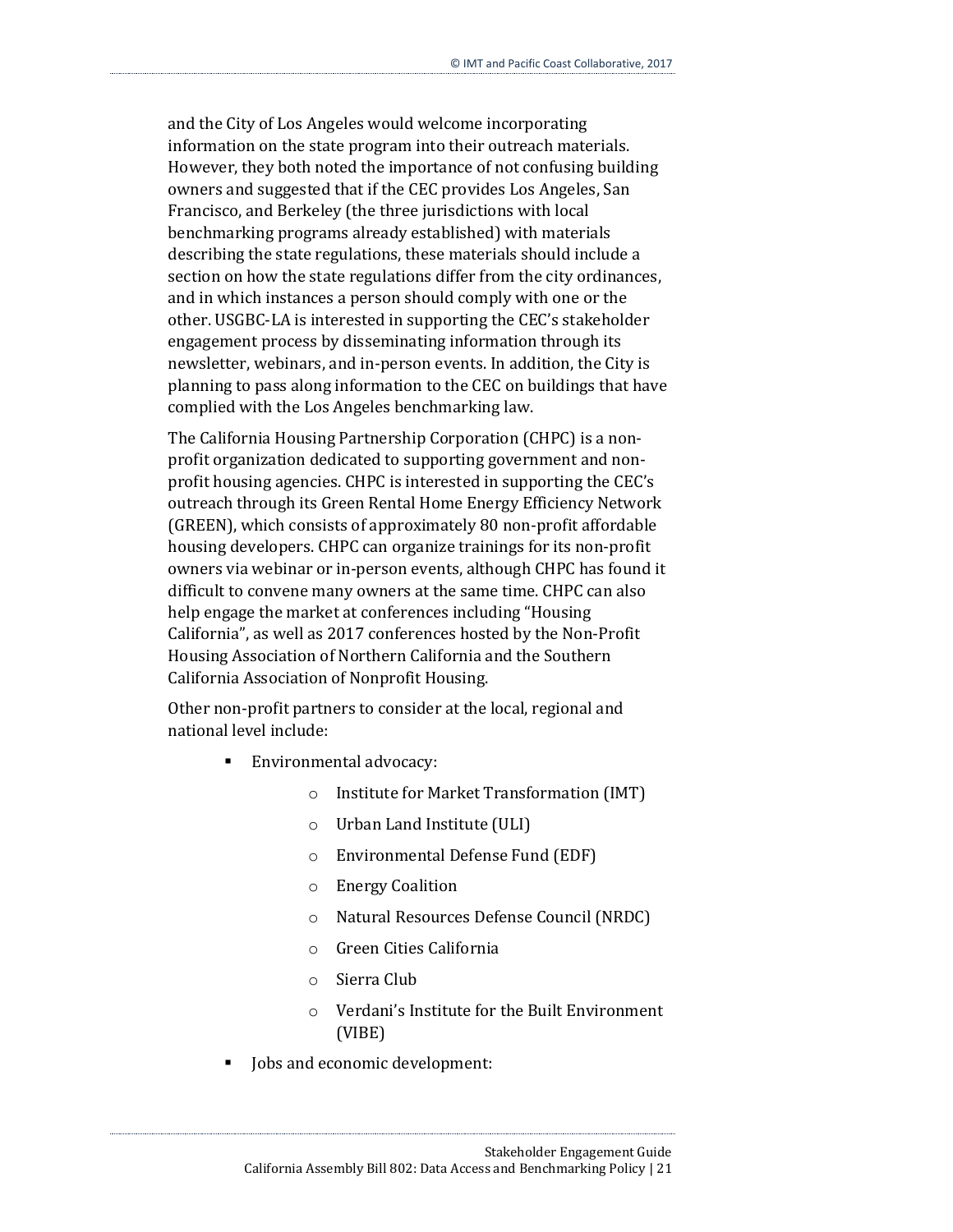- o Labor unions including the International Brotherhood of Electrical Workers and the National Electrical Contractors Association
- o California Advanced Lighting Control Training Program
- o Blue Green Alliance
- Social justice:
	- o Greenlining
	- o California Environmental Justice Alliance
	- o Asian Pacific Environmental Network
- Ratepayer advocates:
	- o The Utility Reform Network
	- o The CPUC's Office of Ratepayer Advocates

Each of these organizations should, at a minimum, be contacted and made aware of the implications of the regulations, so they can share this information with their membership and assess what role they may wish to play in promoting it.

# <span id="page-22-0"></span>**Methods of Engagement**

Although direct personal contact can be a very effective way to educate and inform stakeholders, the sheer magnitude of the program will make it impossible for this to be the only approach employed. In order to scale up the public awareness campaign we recommend that the CEC pursue multiple strategies in parallel, as outlined below:

#### **Benchmarking Webpage**

By creating a webpage dedicated to benchmarking, which includes a way for stakeholders to subscribe to the benchmarking mailing list, the CEC has already taken a good first step in the stakeholder engagement process. We recommend that the CEC organize the webpage such that key information is both easily visible and understood by all stakeholders who will have to comply with the law's requirements. Key information to highlight includes:

- The specific buildings required to comply
- The benefits of benchmarking
- A high-level overview of the requirements, including options for compliance and distinguishing between owner and utility customer obligations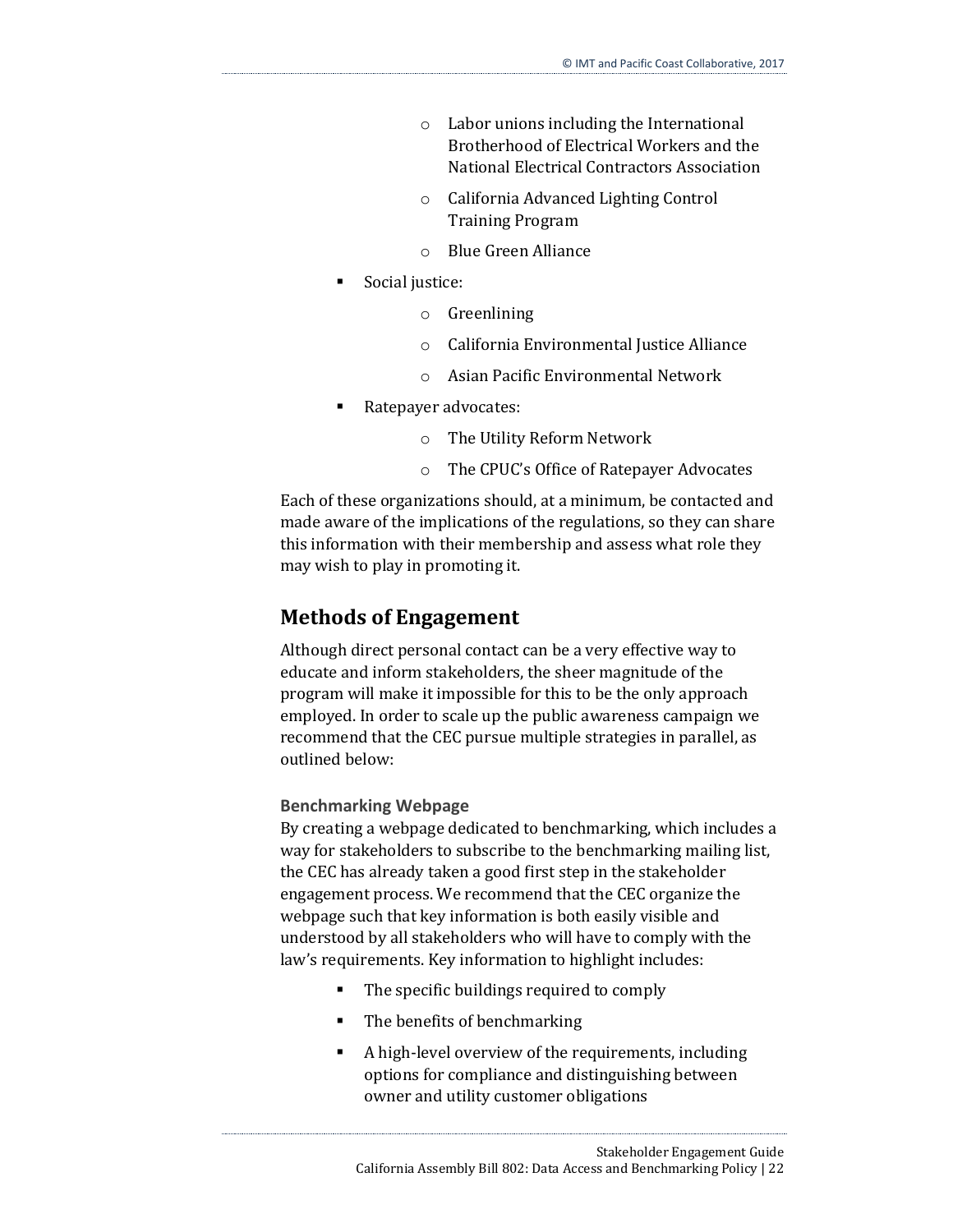- Market participants responsible for compliance
- Compliance deadlines
- Schedule for public reporting and disclosure
- Penalties for noncompliance
- Support resources (e.g. How-To Guide and Compliance Checklist)
- Contact information for specific stakeholder groups seeking guidance
- Notices for upcoming trainings and webinars
- Help desk contact information

We suggest that the CEC review the benchmarking websites of cities such as Chicago, New York City, Seattle, and Washington D.C. for examples of effective web sites, and ideas on what to include.

Some of the messaging described earlier in this plan can be used to explain the benefits of benchmarking to the relevant parties. The CEC should also focus on increasing traffic to its webpage. This can be accomplished by referencing the webpage as a resource when engaging stakeholders via newsletters, webinars, and in-person events. The webpage can also serve as a way to promote these other stakeholder engagement strategies by providing links to articles in trade publications describing the regulations, as well as publicizing the dates and locations of webinars and in-person events promoting the law. **IMT recommends that the CEC make these changes to its benchmarking webpage in the third quarter of 2017.**

#### **Key Partner Publications**

One of the goals of identifying organizations that can assist the CEC with stakeholder engagement is to leverage these partners' communication channels to share information about the regulations with large audiences. Communication channels can include blogs available to the public, as well as newsletters and journal articles read by subscribers. Messaging should be tailored depending on the membership profile of the organization. For example, an article in the California Apartment Association's newsletter should focus on the residential benchmarking requirements.

#### **Webinars**

Webinars should be a high priority engagement strategy for the CEC. The upside of conducting webinars is convenience, as neither presenters nor attendees have to travel to a specific location to participate. Webinars can be tailored to narrow or broad audiences,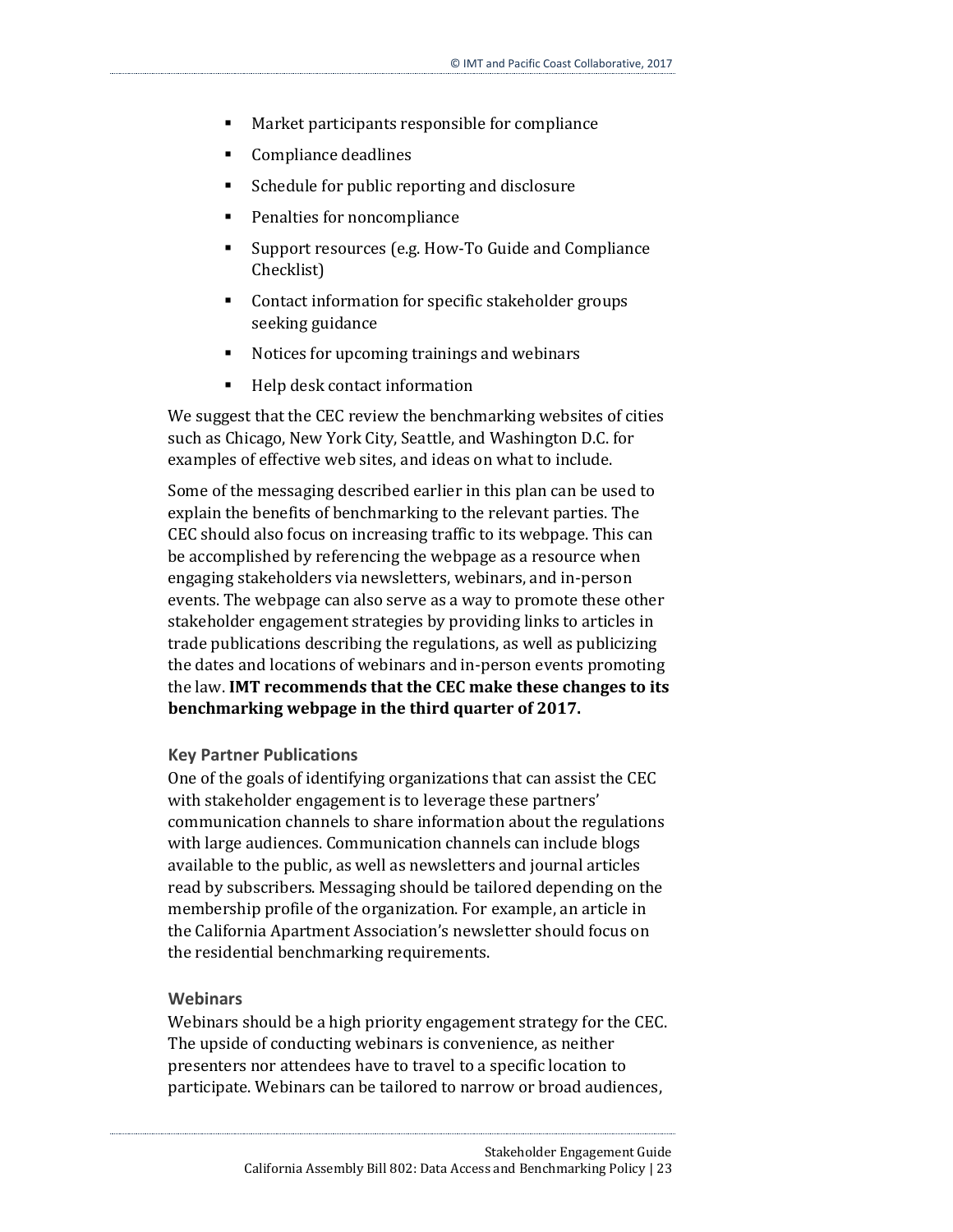and presenters can include the CEC and partner organizations. Verdani has done many Portfolio Manager trainings, and would likely be interested in doing so for the benchmarking program. Experience with stakeholder engagement in Los Angeles has shown the importance of being armed with data, and following up on attendee feedback during webinars and in-person events, as described below.

The largest challenge with webinars is likely to be effectively publicizing them to achieve high participation levels. To maximize attendance, a calendar of upcoming webinars should be posted on the CEC website, and notices should be included in the newsletters and announcements distributed by partner organizations.

#### **In-Person Events**

While in-person events require individuals to travel to a certain location and are thus less likely than webinars to attract participants from across the state, they are an effective way to engage targeted stakeholders. In-person events can take place at previously scheduled conferences, or can be held as workshops created specifically for the purpose of disseminating information about the regulations. As with webinars, in-person events can be led by the CEC or partner organizations, and can address broad or narrow audiences.

# <span id="page-24-0"></span>**Recommendations**

2017 is going to be a critical time for the CEC to lay the foundation for successful deployment of the regulations and associated reporting and data collection requirements. Based on the background on stakeholder groups and methods of engagement described above, we have included our recommendations below for tasks that the CEC should execute as part of the pre-regulation stakeholder engagement process, and the outputs that would be generated under each task.

1. **Task 1: Engage with local partners and allies to amplify messages:** The CEC should work with 10 of the most influential trade, professional real estate, non-governmental, and other energy efficiency oriented organizations in the state, who can help share information about the regulations with their respective constituents. The CEC should also initiate a campaign to raise awareness among energy efficiency firms that may provide direct services to individual building owners. This would include setting up a structure and guidelines for these parties to be fully involved in promoting the policy, such as establishing a speakers' bureau to help promote the program. Additionally, the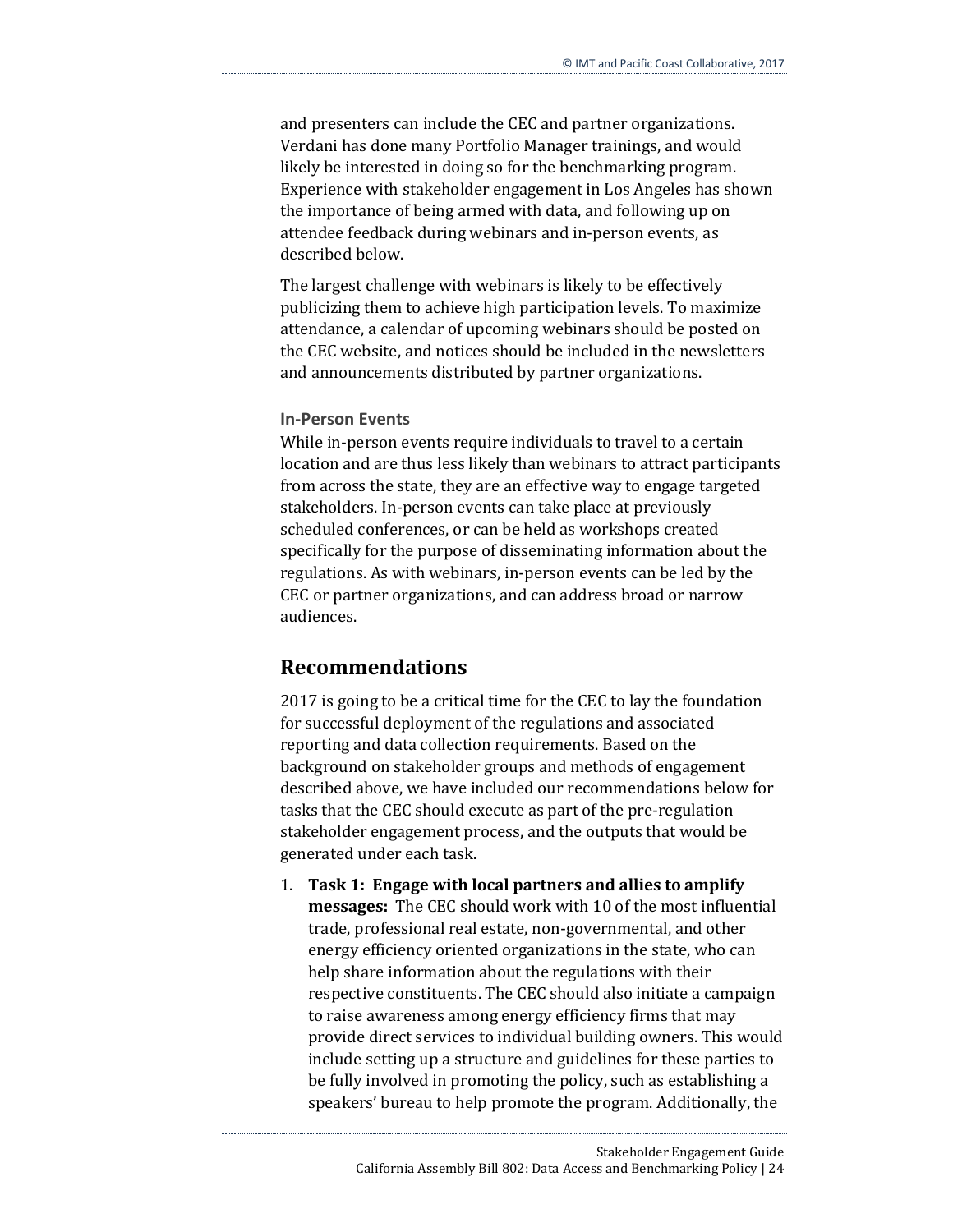CEC should identify any upcoming conferences, blogs, newsletters, training opportunities, etc. where information to raise awareness about the regulations could be shared, and should develop an initial set of informational resources, including a two-page overview and a one- to two-page compliance checklist. Finally, the CEC should produce initial drafts of a step-by-step How-To-Guide and FAQs. Though the release versions of these resources cannot be completed until after the regulations are adopted, preparing the initial drafts before then will minimize the time needed to finalize them after the regulations are approved.

#### **Suggested Outputs:**

- 1. List of top 10 partner organizations, with key contacts identified for each.
- 2. Initial contact established with each key contact.
- 3. Informational webinar and/or conference call with each of the ten partners noted under Output 1 of this Task.
- 4. Online group meeting with all ten potential partner organizations identified under Output 1.
- 5. Listing of newsletters, conferences, internal meetings, and other opportunities for disseminating information about the regulations from Q3 of 2017 through Q2 of 2019.
- 6. Two webinars to service providers across California, to provide background information and potential business and partnering opportunities.
- 7. Template PowerPoint deck describing the regulations, for use by partners to communicate requirements and expectations to their constituents.
- 8. Background article on the regulations, for submission to a newsletter or other publication produced by a partner organization.
- 9. Two-page overview document that describes the intent of AB 802, key dates, who has to report, and where to go for further information.
- 10. Compliance checklist.
- 11. Initial draft of FAQs.
- 12. Initial draft of step-by-step How-To guide.
- 2. **Task 2: Initial stakeholder engagement with private real estate markets.** Many building owners and property managers who will be responsible for benchmarking their buildings are members of the organizations targeted under Task 1, and will have heard about the regulations through those channels. However, those firms with the largest property holdings in the state warrant direct engagement from the CEC. Although the CEC cannot provide detailed guidance on how to comply with the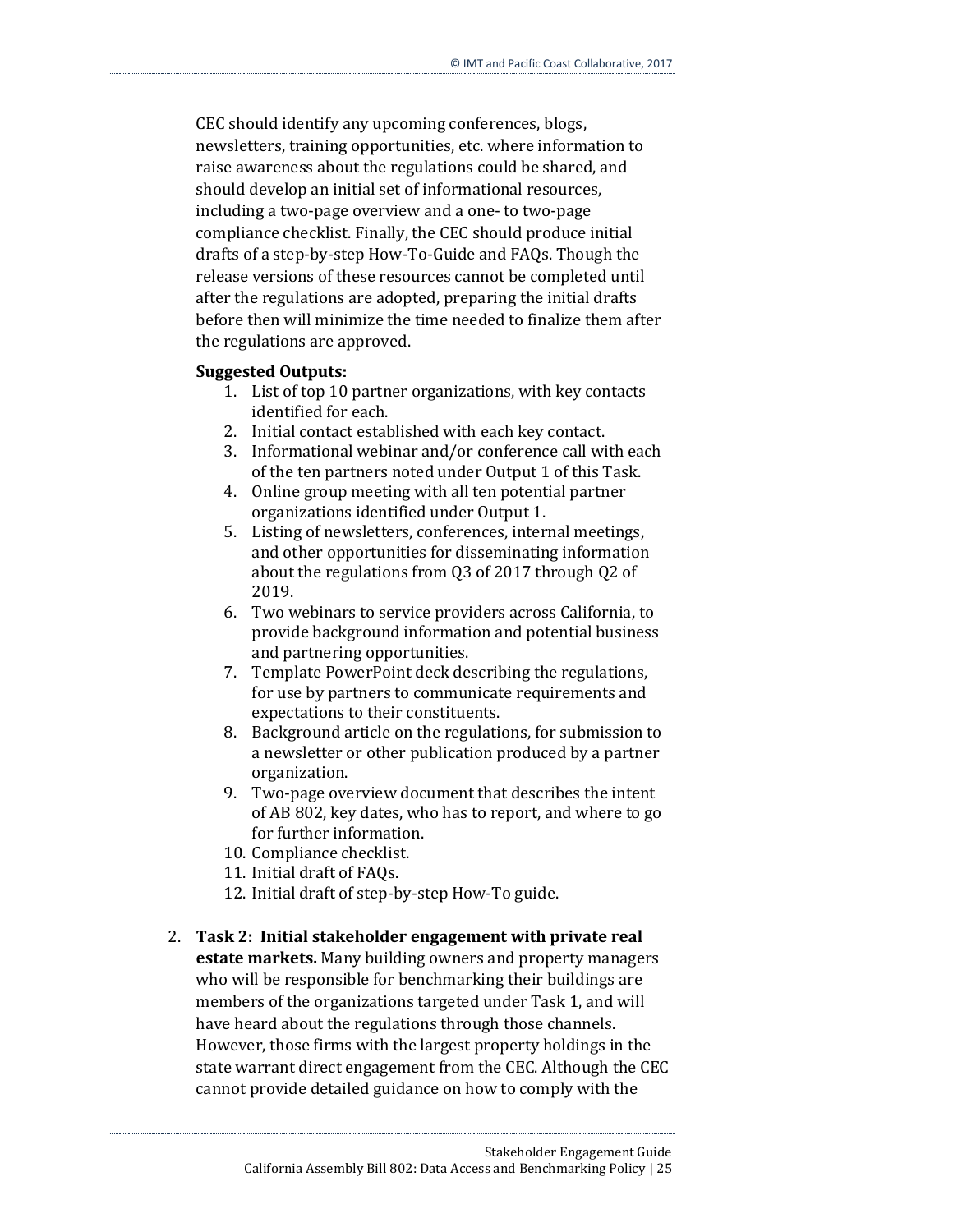regulations until after they are finalized, proactive conversations with these firms will give them adequate time to prepare for the deadlines, and will help minimize the potential for misinformation to spread. The CEC should identify the appropriate contacts within the largest building owners and property management firms in California, hold an informational one-on-one discussion and/or webinar with each to make sure they are aware of upcoming requirements, and identify any upcoming internal newsletters or training opportunities where staff could learn about the regulations.

#### **Suggested Outputs:**

- 1. List of key contacts at the top 15 building owners by square footage, the top 10 building owners by number of disclosable buildings, and the top 15 property management firms
- 2. Webinar and/or conference call with each of the top building owners and property management firms identified under Output 1
- 3. Brief summary of talking points developed for the calls, and key issues, concerns, and opportunities raised during each of the meetings under Output 2 of this Task
- 4. Summary list of internal newsletters, meetings, or other opportunities for disseminating information
- 5. Updated website that includes relevant information and guidance surrounding implementation, and addresses key issues identified under this Task
- 3. **Task 3: Initial stakeholder engagement with cities.** The CEC should work with the California cities with existing benchmarking ordinances (Los Angeles, San Francisco, and Berkeley), as well as any cities that are considering local requirements, to ensure that they (a) are all fully aware of the implications of the regulations, (b) will have a viable process in place to share data with the CEC, and (c) have benchmarking and reporting requirements that will fully meet the requirements for receiving a local exemption as defined in the draft regulations. In addition, the CEC should identify how best to coordinate training, help desk, and other support services between local efforts and those activities that the CEC will be providing.

#### **Suggested Outputs:**

- 1. Memorandum on readiness of cities with local ordinances (Los Angeles, San Francisco, and Berkeley) to report benchmarking data to the CEC for the 2018 reporting deadline (including alignment of policies and technical readiness)
- 2. Reference materials for Los Angeles, San Francisco, and Berkeley that explain how the state regulations differ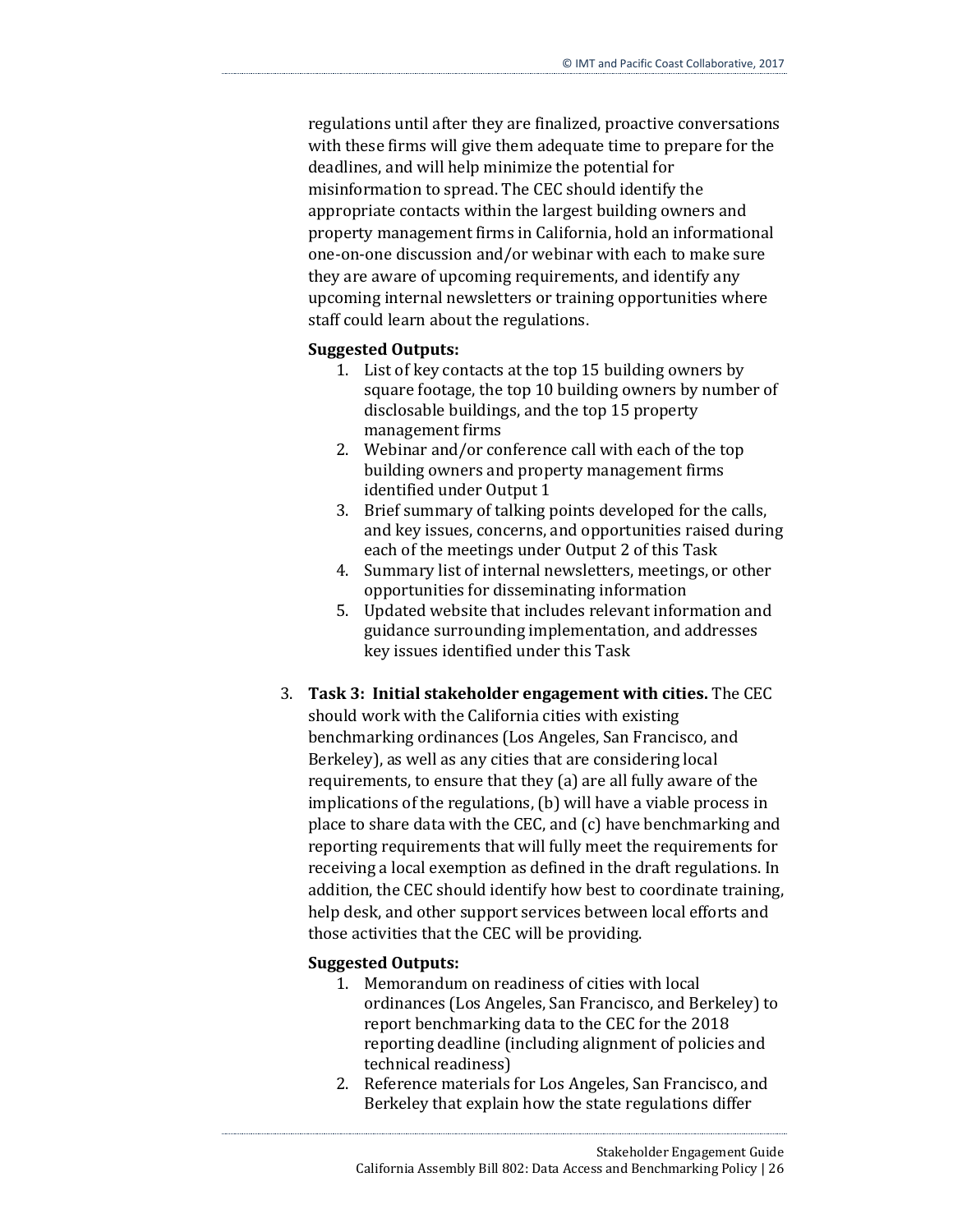from the respective local benchmarking laws, and in which instances a person is required to comply with one or the other.

4. **Task 4: Coordination with utilities.** Building owners need to be able to request and receive aggregated energy use data from utilities in a manner that, while protecting the privacy of sensitive information, is as streamlined and efficient as possible. The CEC should coordinate with a subset of the major investor owned utilities (IOUs) and publicly owned utilities (POUs) to assist them in fulfilling on the data access requirements of AB 802. To facilitate this work, we recommend that the CEC organize monthly utility working group calls to share best practices and track the readiness of utilities to provide whole building data. The CEC should also gather feedback from building owners and utilities on ease of use and the general customer experience of stakeholders who are requesting utility data, and use this input to develop recommendations on opportunities for process improvements.

#### **Suggested Outputs:**

- 1. Monthly utility coordination calls
- 2. Identification of areas where compliance may be an issue, or where process steps are not as streamlined for data requestors as they could be. These should be shared with utilities and would inform Output #3.
- 3. Memorandum documenting the readiness of utilities to (a) meet baseline regulatory requirements related to data access, and (b) provide a streamlined experience for data requestors. This should include documenting similarities and differences in user experience (documents required for submission, process of making request, necessity of online account, etc.) between utilities based on monthly calls, desk research, and interviews with building owners.
- 4. Memorandum providing recommendations for standardization across utilities on at least the following: (a) a statewide data request form, and (b) the documents that are required to demonstrate ownership and tenant consent.
- 5. **Task 5: Coordination with federal agencies.** The CEC should ensure that the DOE, EPA, and HUD are fully aware of the requirements and status of implementation, and that guidance documents, tools, training materials, and other resources that could be helpful to the CEC's efforts are made available. The Commission should also work with the DOE's Standard Energy Efficiency Data (SEED) Platform and Asset Score development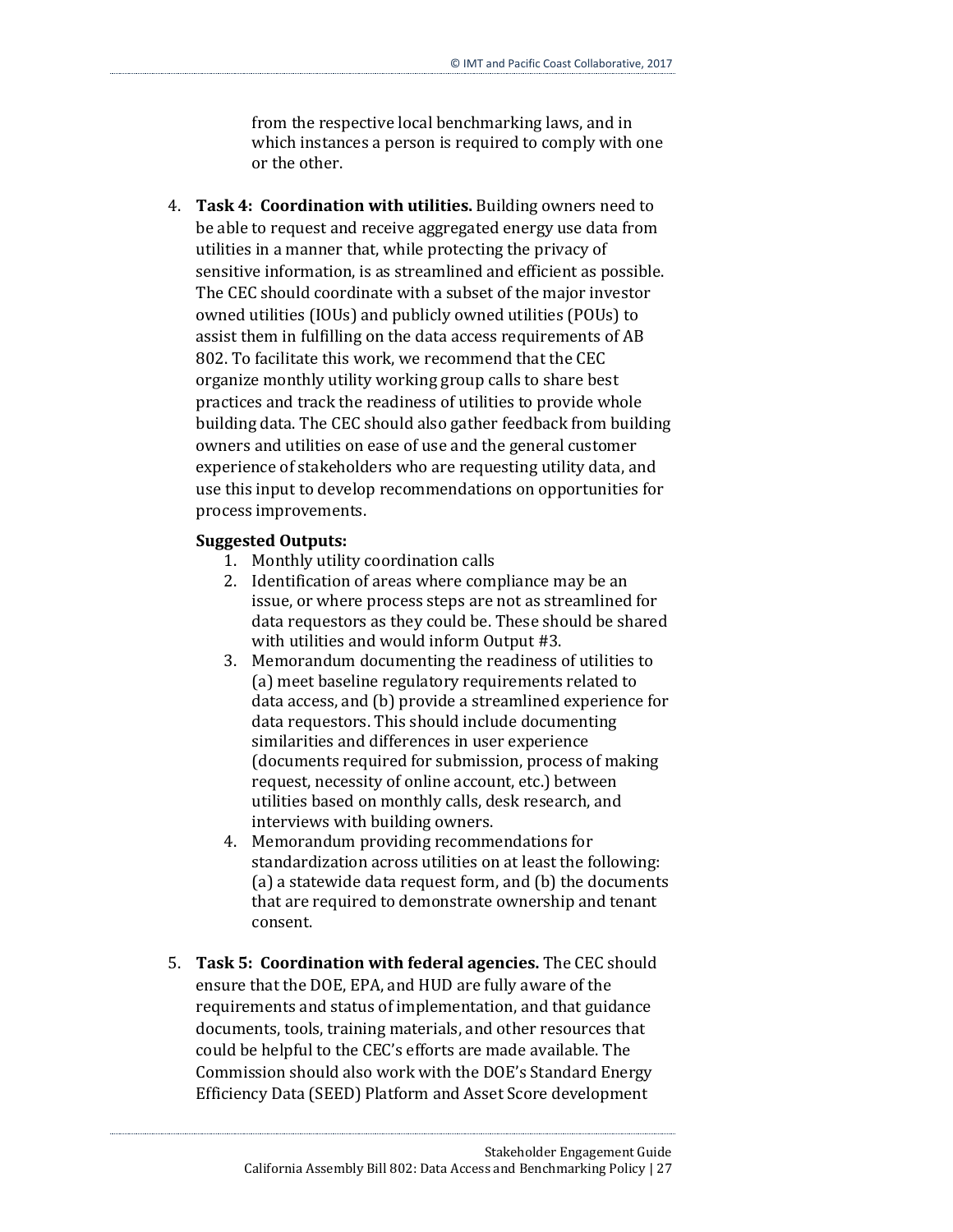teams to coordinate development and deployment of these tools as appropriate to deliver on the data infrastructure needs of the CEC and reporting cities. Similarly, the CEC should work with the EPA's Portfolio Manager team to coordinate implementation of the tool, including developing reporting templates.

#### **Suggested Outputs:**

- 1. Identify EPA resources that will be most helpful to the CEC and stakeholders
- 2. Coordinate scheduling of in-person "Train the Trainer" sessions for staff and partners who will be engaging stakeholders on these topics
- 3. Coordinate between DOE initiatives (SEED, Asset Score, and other applicable data tools) and the CEC's data infrastructure development team
- 4. Coordinate between the EPA Portfolio Manager team and the CEC

# <span id="page-28-0"></span>**Post-Rulemaking, Pre-Reporting Stakeholder Engagement**

# <span id="page-28-1"></span>**Purpose**

The trainings and resources delivered before the regulations have been finalized are largely intended to increase stakeholder understanding of benchmarking and its benefits. Once the regulations are approved, the CEC will be able to offer more detailed trainings and more precise resources describing the law. In general, while pre-regulation stakeholder engagement should focus on raising awareness, the goal for this second phase of engagement shifts to describing the concrete steps needed to comply with the law. With the first reporting deadline scheduled for June 2018, the latter half of 2017 and beginning of 2018 are critical times to train responsible parties how to comply.

#### **Key Activities for Post-Rulemaking, Pre-Reporting Stakeholder Engagement**

While this guide focuses primarily on the activities that will occur before the regulations are approved, below is a high level overview of some of the activities that the CEC and its partners should be prepared to complete as the CEC moves into the initial implementation phase.

> Finalize resources describing the law and how to comply, including a How-To guide, a compliance checklist, and FAQs.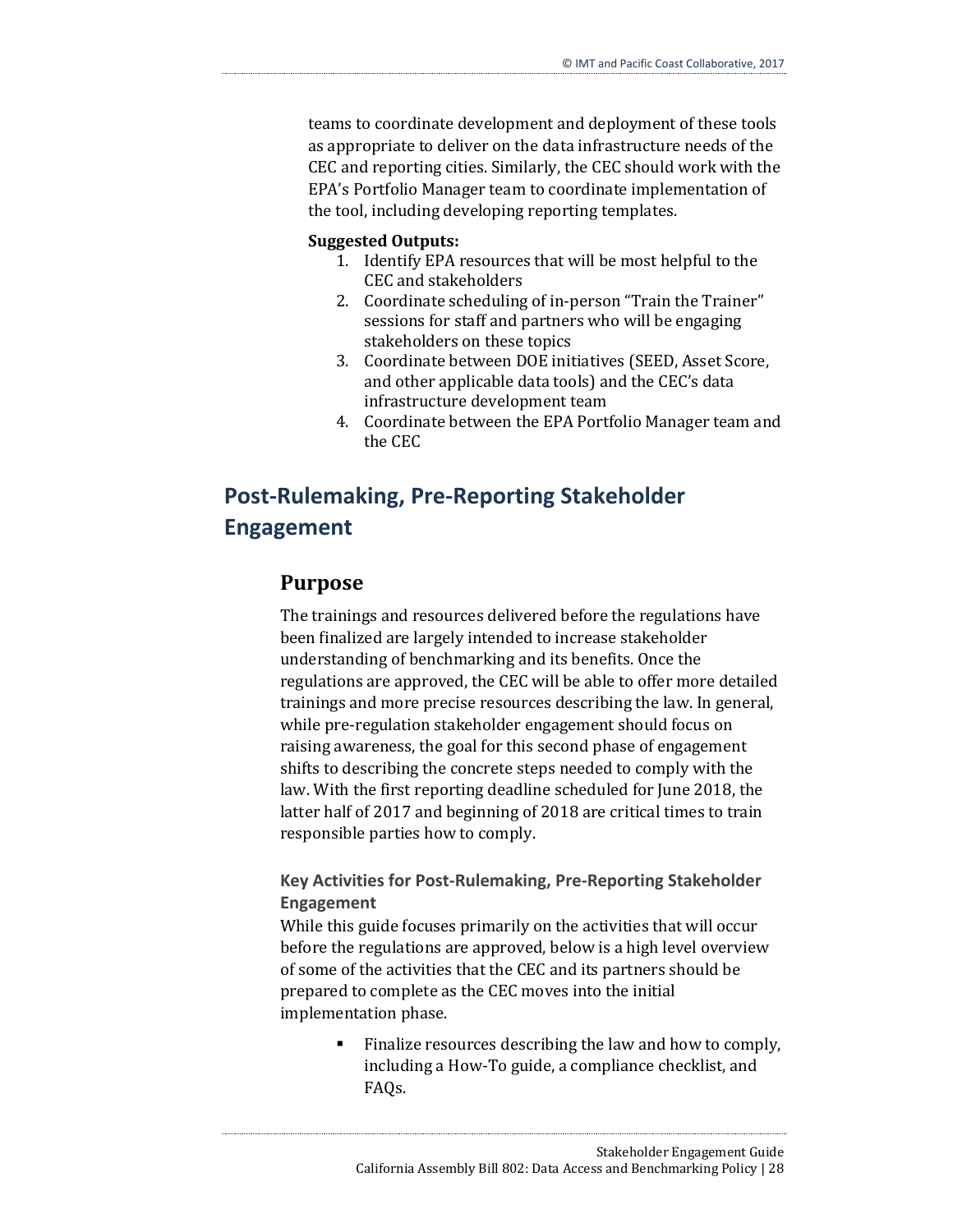- For each stakeholder group (building owners, property managers, energy service providers, real estate attorneys, real estate agents, utilities, large triple net tenants, state and federal government agencies, and local governments), offer detailed trainings describing the law and compliance requirements.
- Templatized training materials for use by partner organizations.
- Update the CEC website to include relevant information and guidance surrounding program implementation.
- Create a benchmarking help center as a resource for stakeholders who have questions about compliance and improving building performance.
- If time and resources allow, develop a program recognizing early adopters (building owners that have complied with the AB 802 reporting requirements well before the initial deadlines).

# <span id="page-29-0"></span>**In-depth Trainings**

The CEC should begin to offer detailed trainings as soon as the regulations are officially adopted. These trainings should build on the educational offerings from earlier in 2017, and inform the key stakeholders outlined in the preceding section of this report. The CEC should identify lessons learned from its initial stakeholder engagement, such as its most capable and willing partners, as well as the most effective means of conveying information, and take advantage of these strategies during this round of stakeholder engagement. While the key partners and engagement strategies are likely to remain largely unchanged, the messaging will be adjusted to focus on the details of compliance. The CEC may have limited capacity to administer all of the below trainings directly, and in many cases should work with the EPA and employ the "Train the Trainer" approach to leverage the additional capacity of its partner organizations. In this post-rulemaking stage of stakeholder engagement, the CEC will be relying on many key partners to lead trainings and share specific compliance information with their base. The CEC should provide sample slide decks and other training resources that these partners can use to develop their curriculum. The following topics, in this order, should be covered during stakeholder trainings: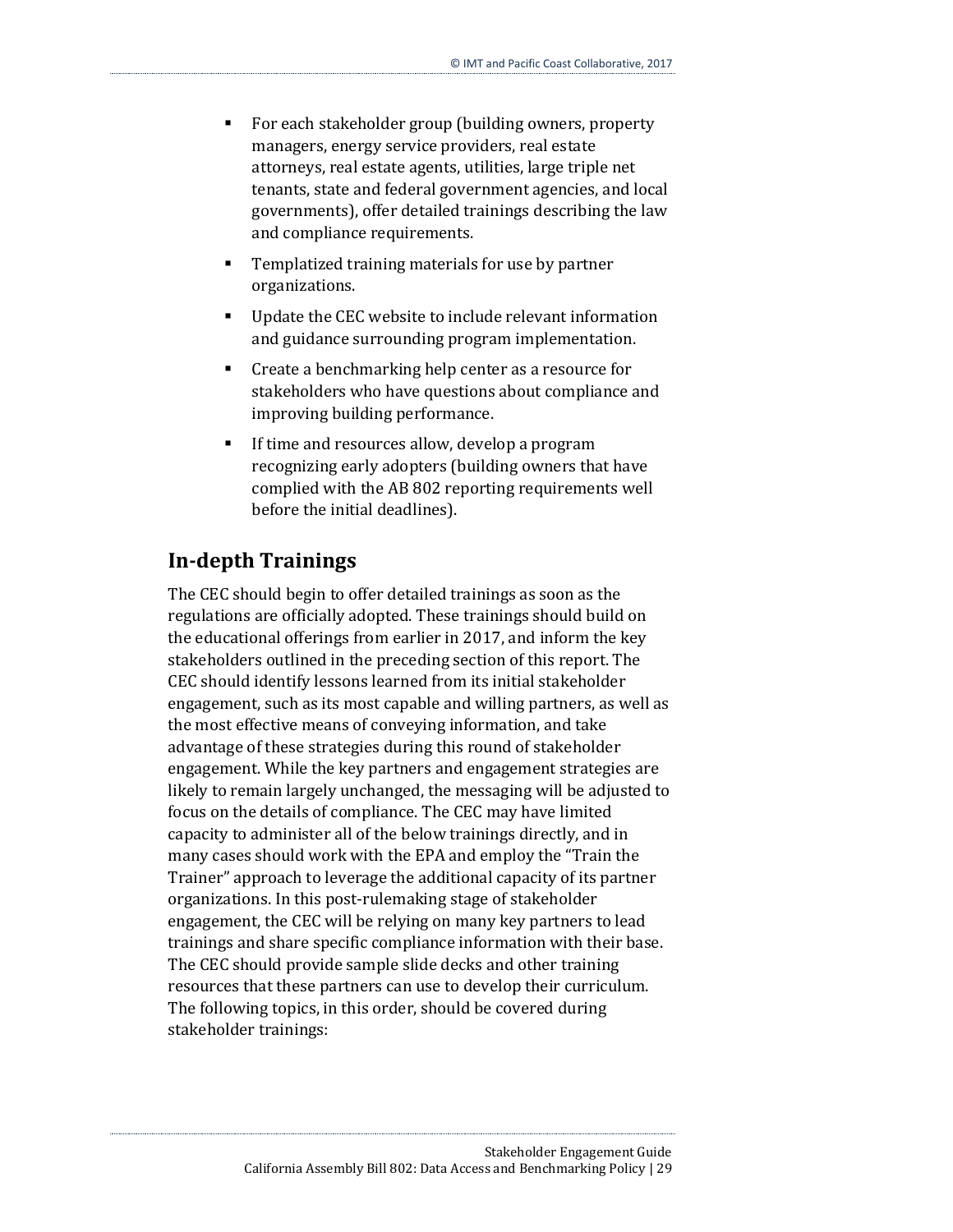#### **Disclosable and Covered Buildings**

The definitions of disclosable buildings (those for which benchmarking data must be reported to the CEC) and covered buildings (those for which utilities are required to provide energy use data upon request) are being finalized during the regulations process. The stakeholder trainings should define these two important building categories, as well as describe their respective roles in the regulations. An explanation of buildings exempt from the reporting requirements should be included as well.

#### **Requesting Energy Use Data**

Representatives of covered and disclosable buildings can request and must report, respectively, their building's energy data from the previous calendar year. The process for requesting building energy data should be explained during trainings for building owners, property managers, energy service providers, and any other stakeholder that may be responsible for requesting the data. The first deadline for disclosable building representatives to request energy use data from their utility is March 2018. Therefore, trainings on how to request energy use data should be scheduled frequently throughout the second half of 2017.

#### **Utility Requirements**

Educating utilities on the law's requirements is a critical component of ensuring that stakeholders are well informed and served. The AB 802 regulations will address utility companies' various requirements under the law, so the CEC should create a training geared specifically toward utilities, to discuss important issues such as data aggregation and data transmission procedures. These more detailed trainings can build on the utility engagement conducted prior to the regulations being finalized.

#### **Reporting and Disclosure**

The specific details describing how responsible parties (building owners, property managers, and energy service providers) should report benchmarking data should be covered extensively during trainings. This includes opening an ENERGY STAR Portfolio Manager account, entering information, uploading data, and reporting deadlines. In addition, the timeline for public disclosure of benchmarking data should be detailed.

#### **Violations and Enforcement**

Benchmarking stakeholders, especially building owners, should be made aware of various potential violations and respective penalties which could be assessed.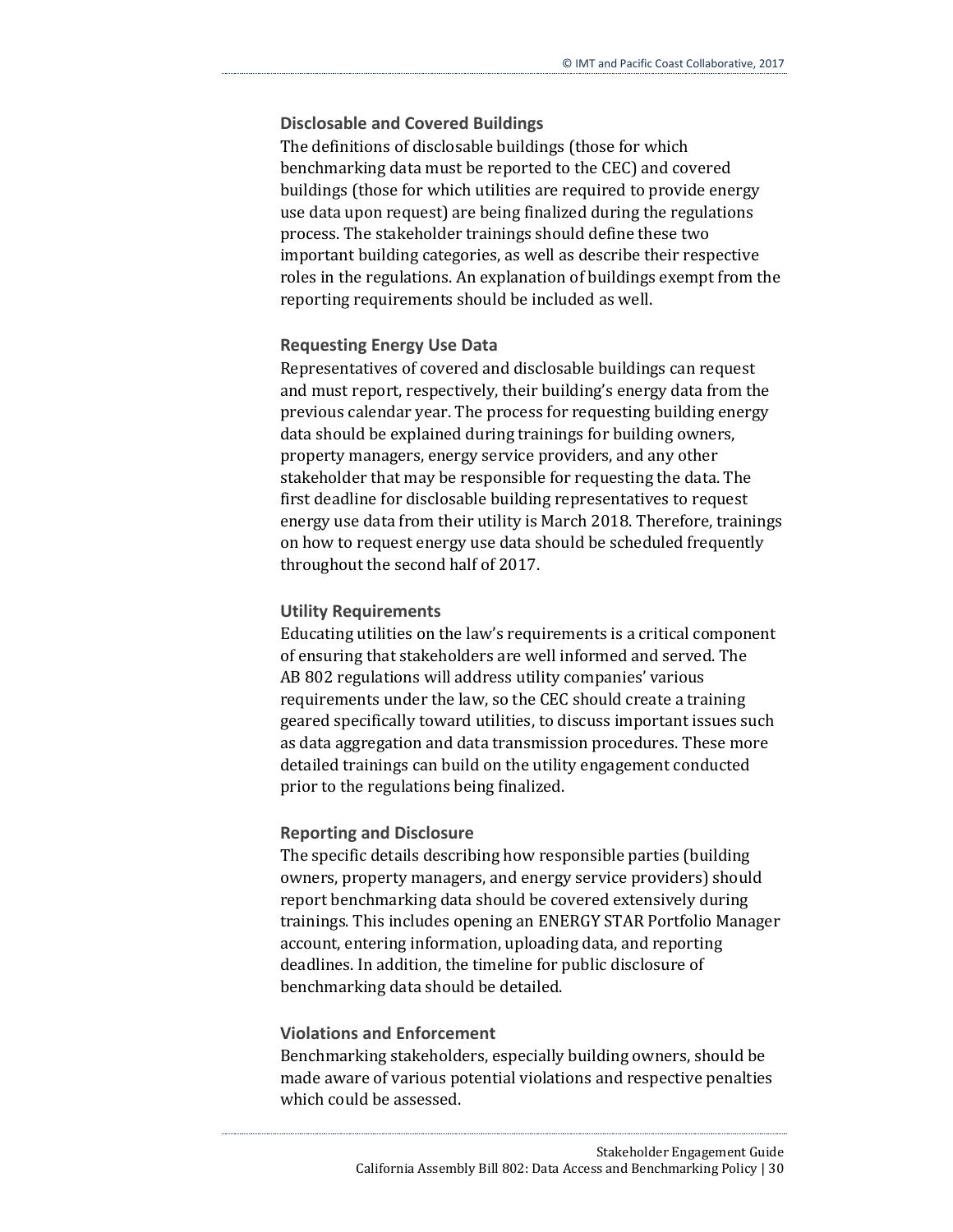# <span id="page-31-0"></span>**Resources**

#### **Key Documents**

Once the regulations have been finalized, the CEC should produce and distribute easy-to-understand documents highlighting key aspects of compliance. If the final regulations differ from the information previously communicated to stakeholders, these changes should be emphasized in summary documents and stakeholder trainings. The CEC should create the following resources during this time, if they have not already been produced:

- Energy benchmarking notification letter
- "Do I Need To Comply" flow chart/infographic
- **Compliance checklist**
- **How-to-Guide on benchmarking**
- $\blacksquare$  Training video(s)
- FAQs
- **IF Information on requesting data from utilities**
- Help center information

#### **Benchmarking Webpage**

Once the regulations are finalized, the CEC will want to include the regulations on its benchmarking page. In addition, the webpage should be updated to include the new resources created, and a schedule of upcoming trainings.

#### **Benchmarking Help Center**

A benchmarking help center is a critical resource for stakeholders who have questions about compliance with the regulations. Depending on its anticipated capacity, the CEC could manage the benchmarking help center or, alternatively, identify another entity to administer a benchmarking help center. With the first reporting deadline for disclosable buildings likely to be June 2018, a benchmarking help center should be up and running at the onset of 2018.

# <span id="page-31-1"></span>**Early Bird Reporting Recognition Program**

One way to encourage early reporting of benchmarking data is to create a program recognizing building owners who comply with the reporting requirements well before the deadline. Montgomery County, MD has used this model to encourage stakeholders within the county to report early. The CEC could establish an early-bird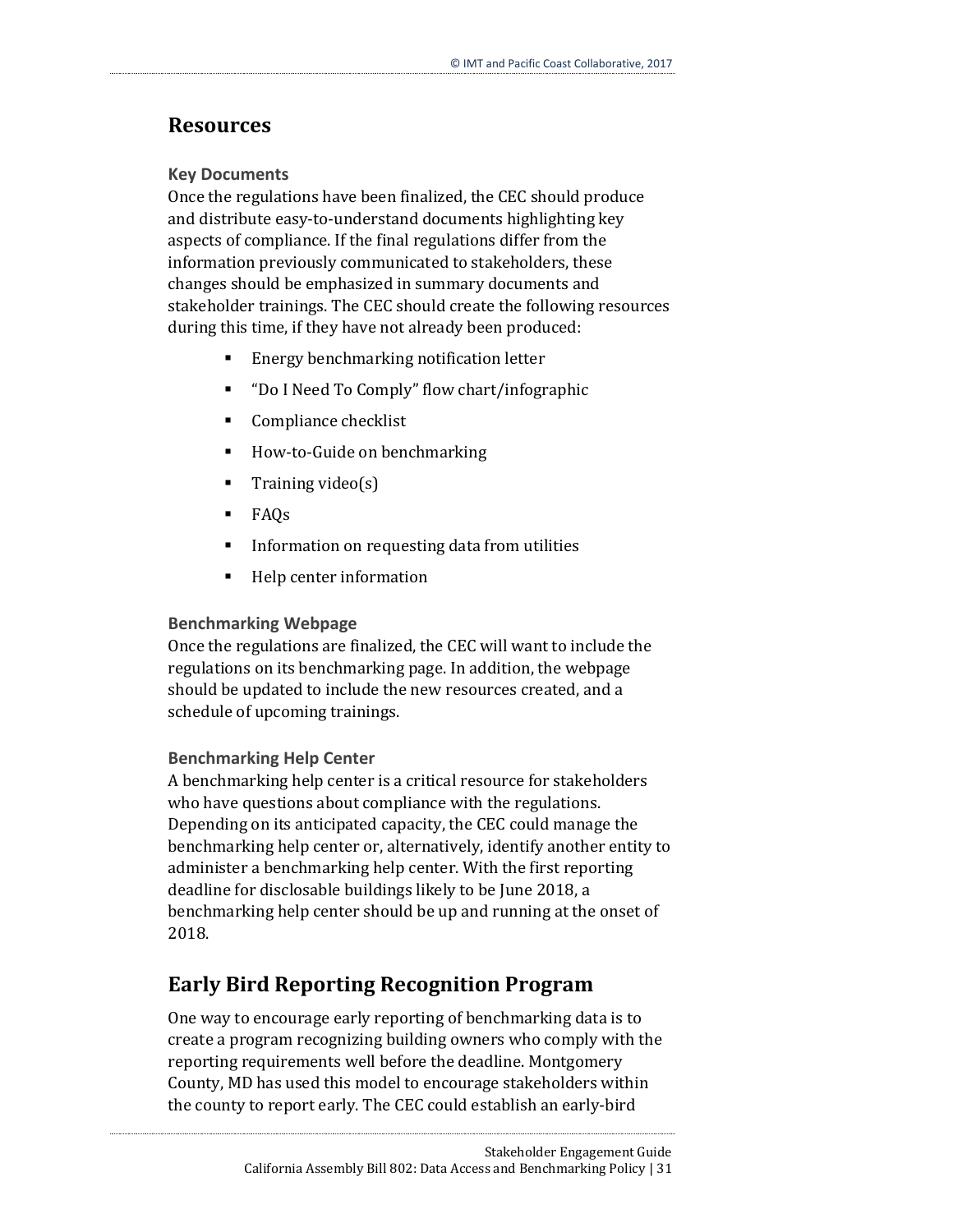reporting deadline—perhaps three months prior to the normal annual reporting deadline in June. Those building owners that submit their benchmarking data prior to the early reporting deadline would be highlighted on the CEC benchmarking webpage and in other benchmarking materials.

We recognize that developing an Early Bird Recognition Program may require more time and resources than the CEC has. However, if the CEC does decide to proceed with this, the Energy Commission should develop a resource explaining the program, and include details of the program in stakeholder trainings.

# <span id="page-32-0"></span>**Post-Rulemaking, Post-Reporting Stakeholder Engagement**

#### <span id="page-32-1"></span>**Purpose**

The first year of reporting will establish compliance and data quality standards to improve upon in subsequent years. After the first reporting deadline in June 2018, the CEC should turn its focus towards assessing the first year's compliance with the regulations, and improving the quality of reported data.

## <span id="page-32-2"></span>**Key Activities**

- Assess initial compliance with the law.
- Continue to clearly communicate the benefits of benchmarking to each stakeholder group.
- Work to improve the quality of reported data, and identify where there are needs for additional guidance and technical support for those reporting.

## <span id="page-32-3"></span>**Compliance**

Once the first reporting deadline passes, the CEC can assess initial compliance. This first year compliance statistic will become a benchmark that the CEC and stakeholders should aim to improve upon in subsequent years.

Levying penalties for non-compliance acts as a "stick" to improve stakeholder compliance with the law. While this is a necessary action outlined in the following "Enforcement" section, the CEC and partners should also continue to clearly communicate the benefits of benchmarking and the ease of compliance. Initially, this "carrot"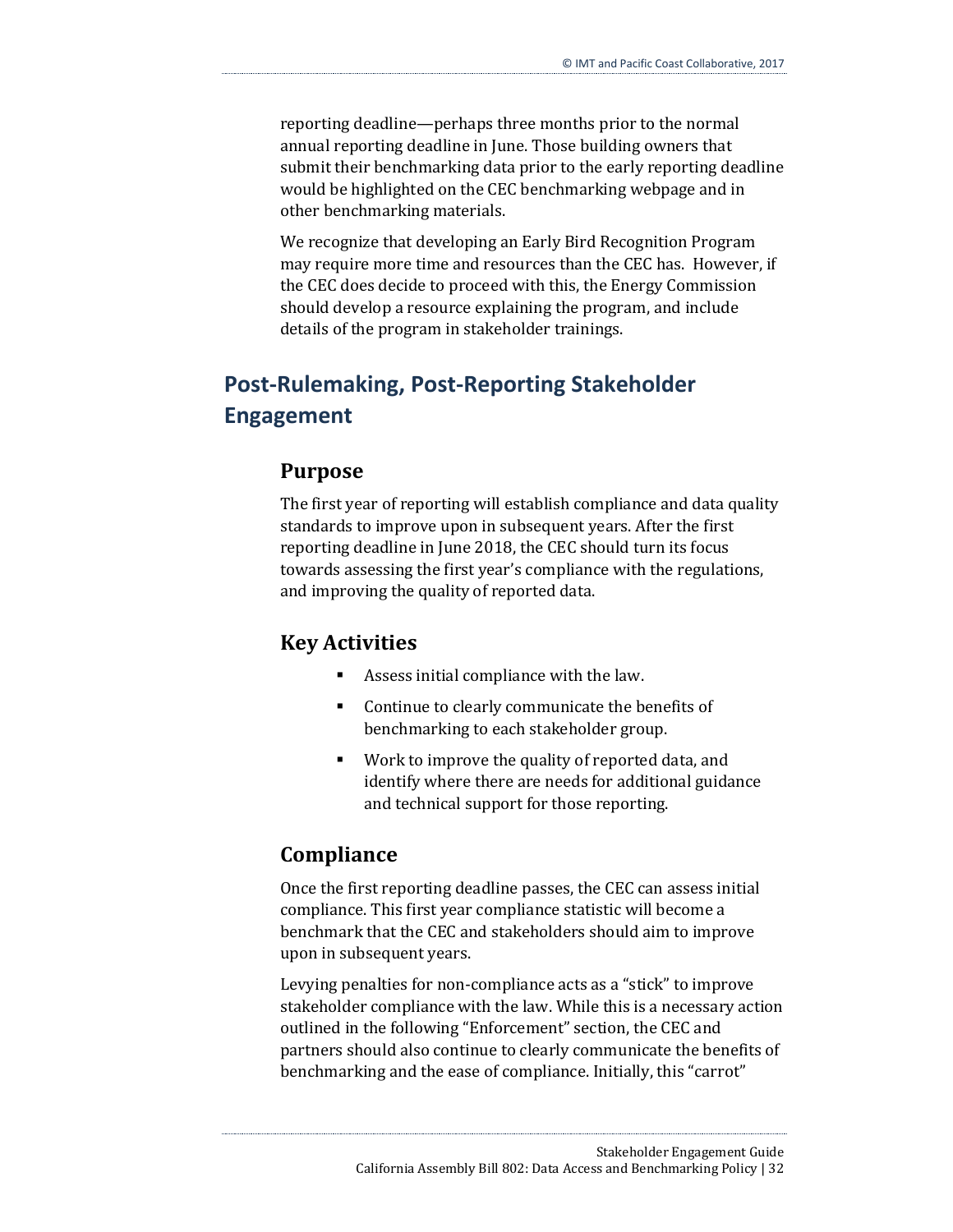approach should be the primary strategy to improve future compliance.

# <span id="page-33-0"></span>**Enforcement**

Enforcement of the regulations is critical to uphold the integrity of the law. In an ideal world, all stakeholders would see the benefits of benchmarking and want to comply with the law regardless of the penalties for non-compliance. In reality, some stakeholders will not perceive these benefits. Thus fines for non-compliance are a necessary means to drive reporting by these individuals. To support enforcement, the CEC should develop a violation warning letter that includes resources to help with compliance.

The regulations will specify the conditions under which building owners and utilities will be considered to be in violation of the law, and will define their opportunities to correct the violation before being assessed a fine.

# <span id="page-33-1"></span>**Data Quality**

In addition to rates of compliance, the CEC should also be concerned about the quality of reported data. While Portfolio Manager can flag certain data anomalies, there will be instances in which bad data is not caught by Portfolio Manager's filters and manual data inspection is necessary. The CEC should also work with utilities to continue to improve the quality of data uploaded to Portfolio Manager, such as identifying and correcting any situations where meters are not correctly associated with buildings.

The CEC and partners should commit to continuously making the program more effective by setting goals to increase the number of compliant buildings and to improve the quality of reported data.

# <span id="page-33-2"></span>**Conclusion**

Stakeholder engagement is critical to the success of California's statewide benchmarking program. The parties responsible for benchmarking compliance should be informed of the law's requirements as early as possible, to avoid potential confusion and frustration as deadlines approach. To maximize the efficiency with which benchmarking information is communicated to stakeholders, the CEC should identify partner organizations that are well positioned to assist with stakeholder outreach. The CEC should craft messaging that targets the stakeholder group being engaged, and should identify the most effective forums for conveying information.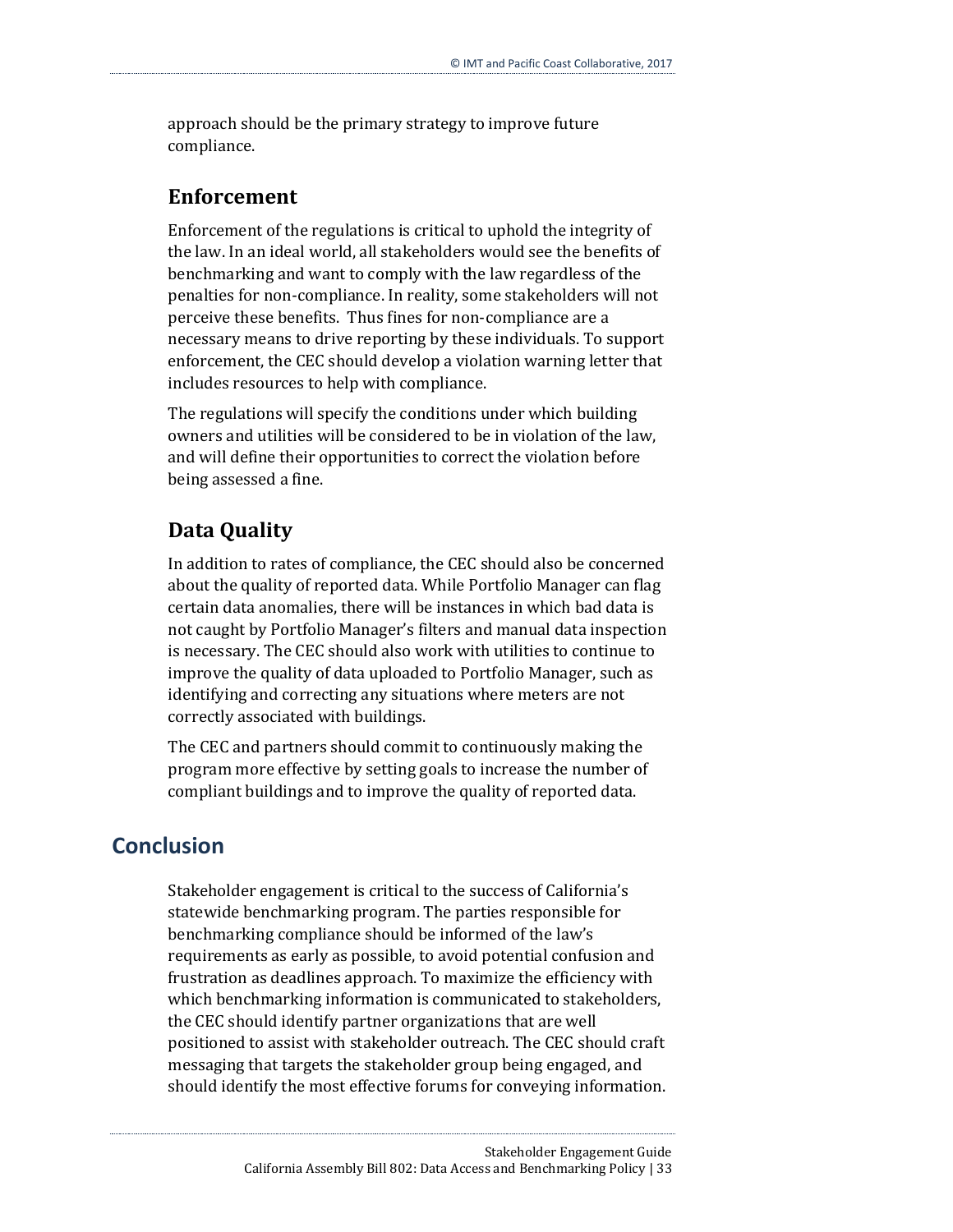It is critical that the CEC identify "champions" of building energy efficiency within the state, as these organizations and individuals can play an outsized role in supporting efforts to promote the new benchmarking requirements. Real estate companies that champion energy efficiency recognize its financial benefits and are likely to have goals and strategies to improve the energy efficiency of their portfolios of buildings, while non-profit and industry group champions focus on promoting the benefits of building energy efficiency to their members and the public. This stakeholder engagement guide has identified organizations that champion building energy efficiency, and that the CEC should work with.

The stakeholder engagement work that will occur prior to finalizing the regulations is essential for laying the groundwork for future outreach. While this plan focuses on outreach efforts prior to when the regulations are finalized, it also briefly describes the important work to be done later. IMT hopes this plan provides the CEC with a solid starting point for stakeholder engagement, and looks forward to working with the CEC to carry out some of these efforts.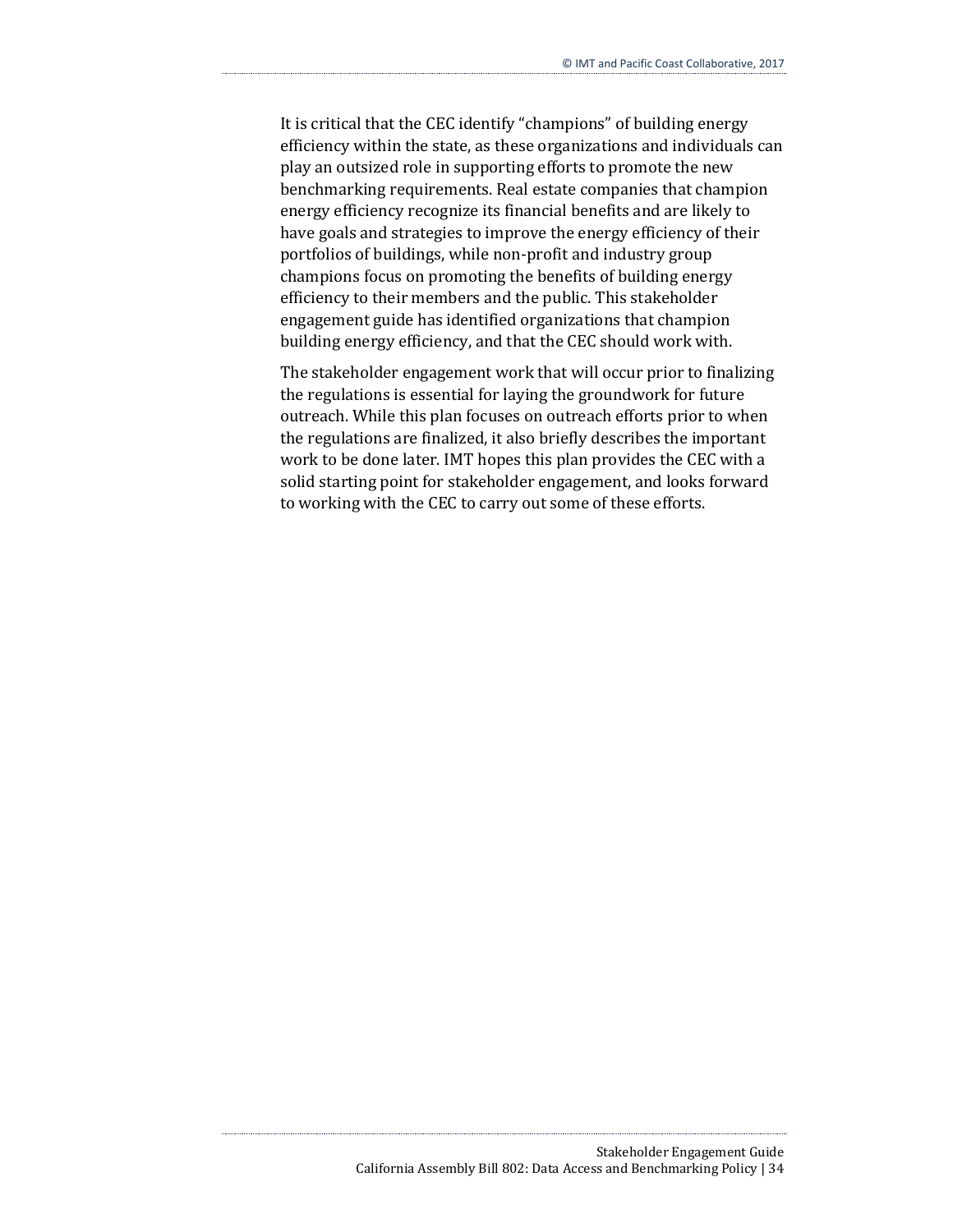# <span id="page-35-0"></span>**Acknowledgements**

This report was completed by the Institute for Market Transformation for the Pacific Coast Collaborative in June 2017.

The information, data, or work presented herein was funded in part by the Office of Energy Efficiency and Renewable Energy (EERE), U.S. Department of Energy under Award Number DE-EE0006890.

# <span id="page-35-1"></span>**About the Institute for Market Transformation (IMT)**

The Institute for Market Transformation (IMT) is a national nonprofit organization based in Washington, DC that promotes energy efficiency, green building, and environmental protection in the United States and abroad. IMT's work addresses market failures that inhibit investment in energy efficiency and sustainability in the building sector. For more information, visit *imt.org*.

# <span id="page-35-2"></span>**About the Pacific Coast Collaborative (PCC)**

The Pacific Coast Collaborative (PCC) was launched in 2008 to set a cooperative direction in key policy areas of mutual interest among North America's west coast jurisdictions. In 2013, the governors of California, Oregon, and Washington and the Premier of British Columbia announced the Pacific Coast Action Plan on Climate and Energy as an initiative of the PCC, outlining a set of shared goals for reducing carbon emissions and building a clean energy economy on the west coast. With a population of 54 million people and an economy that is the fifth largest in the world, the west coast jurisdictions that compose the PCC are demonstrating that transitioning to a low-carbon economy can create jobs and support robust economic growth. For more information, visit [www.pacificcoastcollaborative.org.](file:///C:/Users/jayson.antonoff/AppData/Local/Box/Box%20Edit/Documents/RNW_fMoPdEuH6Fqgxu1xOQ==/www.pacificcoastcollaborative.org)

# <span id="page-35-3"></span>**Disclaimer**

The information, data, or work presented herein was funded in part by an agency of the United States Government. Neither the United States Government nor any agency thereof, nor any of their employees, makes any warranty, express or implied, or assumes any legal liability or responsibility for the accuracy, completeness, or usefulness of any information, apparatus, products, or process disclosed, or represents that its use would not infringe privately owned rights. Reference herein to any specific commercial product,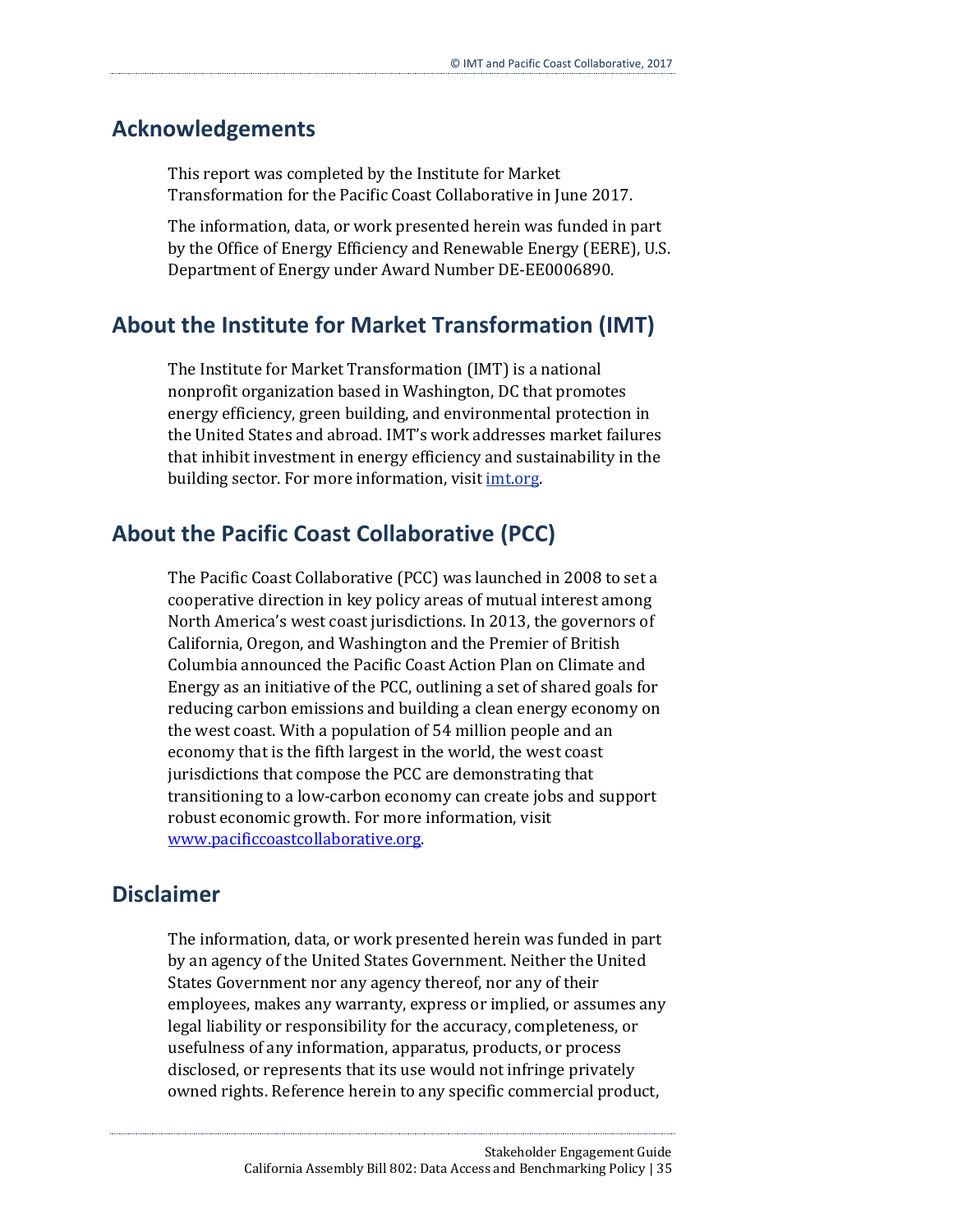process, or service by trade name, trademark, manufacturer, or otherwise does not necessarily constitute or imply its endorsement, recommendation, or favoring by the United States Government or any agency thereof. The views and opinions of authors expressed herein do not necessarily state or reflect those of the United States Government or any agency thereof.

The information, data, or work presented herein was produced in collaboration with the Pacific Coast Collaborative. The views and opinions of the authors expressed herein do not necessarily state or reflect the Pacific Coast Collaborative's endorsement of specific policies or programs.